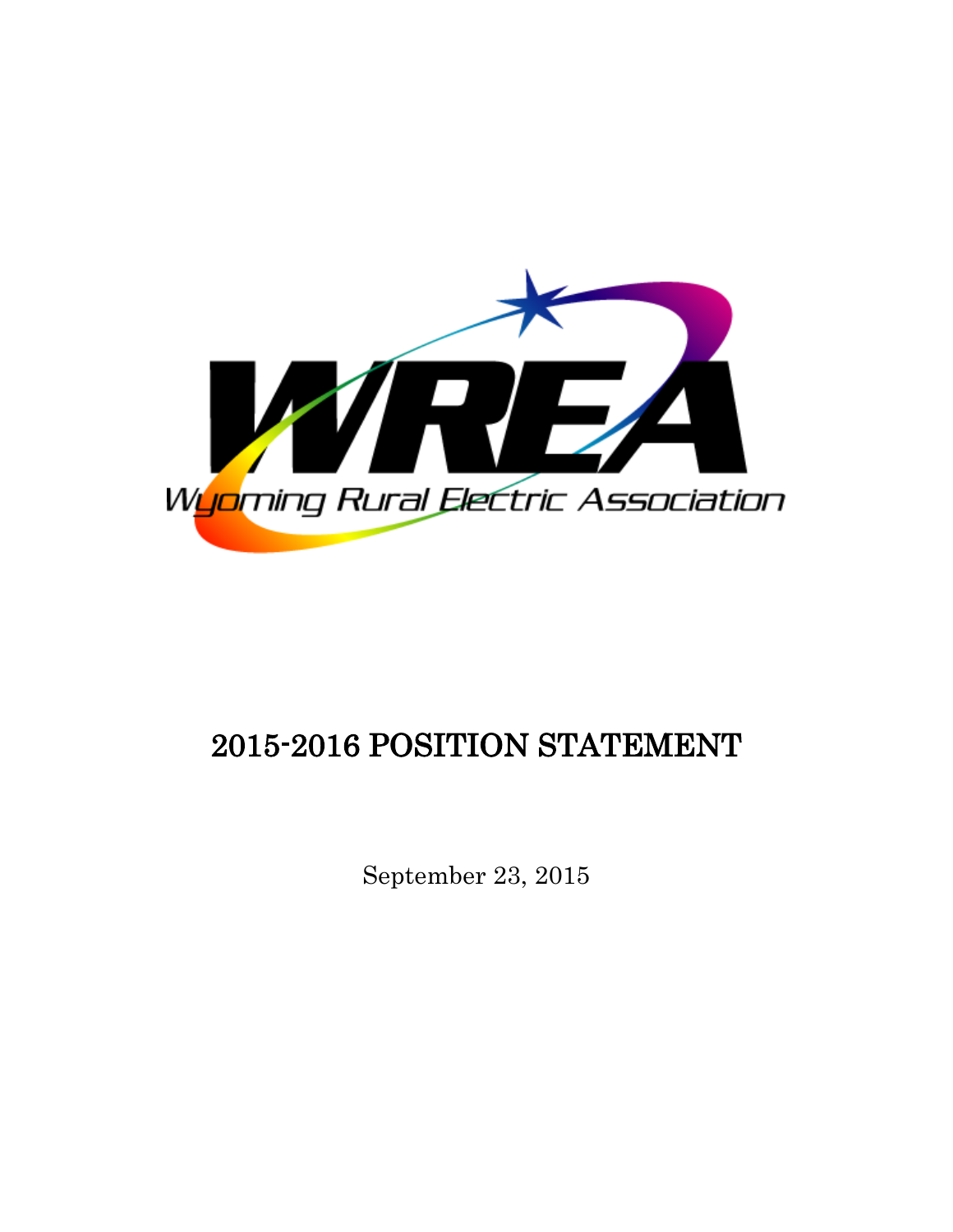# WYOMING RURAL ELECTRIC ASSOCIATION

# 2015-2016 POSITION STATEMENT

# Table of Contents

| OBJECTIVES of the WYOMING RURAL ELECTRIC ASSOCIATION  1 |  |
|---------------------------------------------------------|--|
|                                                         |  |
| <b>ACTIVE POSITIONS</b>                                 |  |
| <b>ENVIRONMENT</b>                                      |  |
|                                                         |  |
|                                                         |  |
| 3.                                                      |  |
| 4.                                                      |  |
|                                                         |  |
|                                                         |  |
|                                                         |  |
|                                                         |  |
| <b>GENERAL</b>                                          |  |
| 9. Rural Electric Safety Achievement Program  12        |  |
|                                                         |  |
| <b>ECONOMIC DEVELOPMENT</b>                             |  |
|                                                         |  |
| <b>LEGISLATION - STATE</b>                              |  |
|                                                         |  |
|                                                         |  |
|                                                         |  |
|                                                         |  |
|                                                         |  |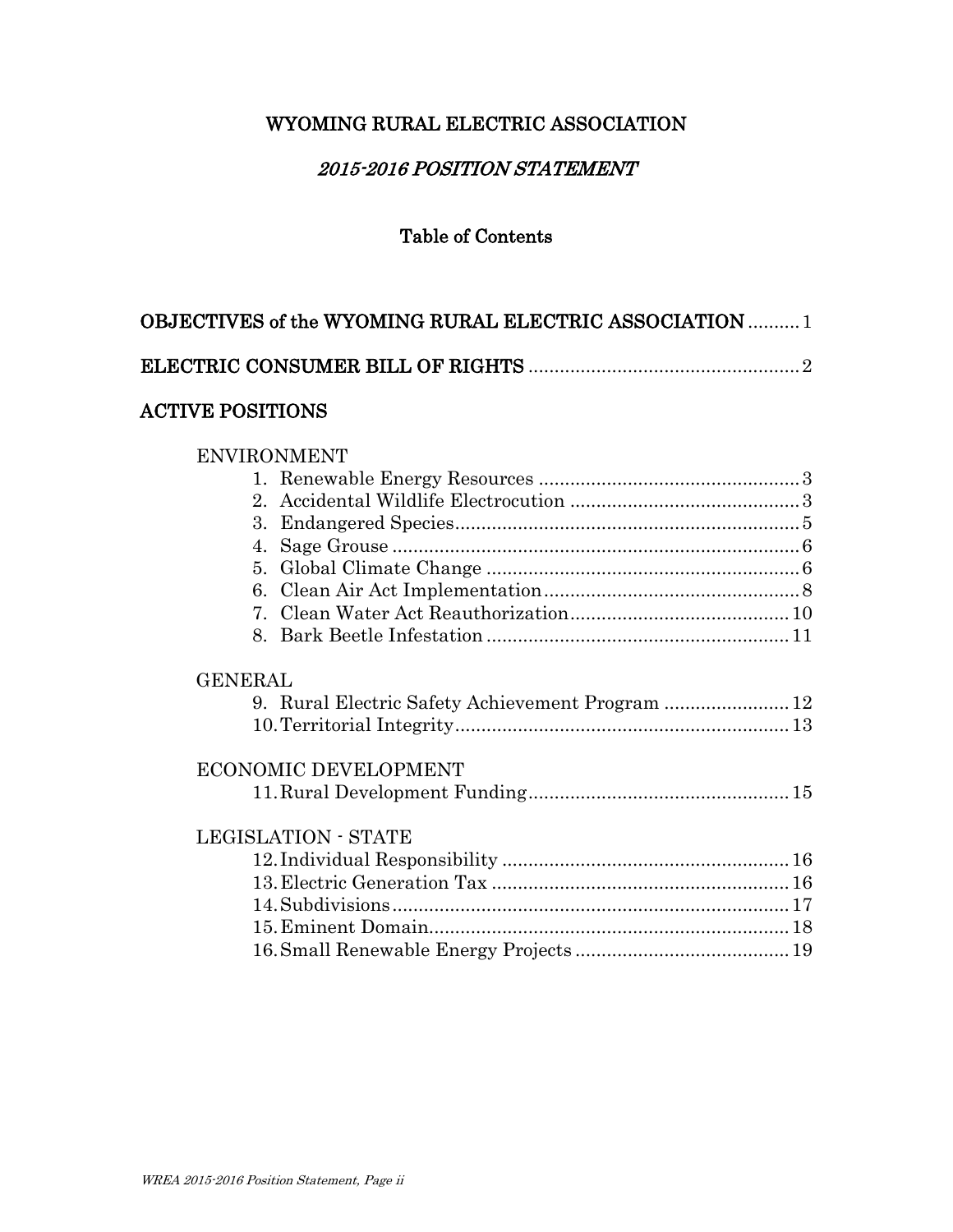# WYOMING RURAL ELECTRIC ASSOCIATION

# 2015-2016 POSITION STATEMENT

# Table of Contents

# ACTIVE POSITIONS, continued

# LEGISLATION - FEDERAL 17.Rural Utilities Service Financing ..........................................19 18.G&T and Distribution Cooperative Refinancing...................20 19.Use of Tax Exempt Funding ..................................................21 20.Clean Renewable Energy Bonds ............................................21 21.Breaching of Dams .................................................................22

# POWER SUPPLY

| 22. Facilitation & Use of Domestic Fuels for |  |
|----------------------------------------------|--|
|                                              |  |
|                                              |  |
|                                              |  |

# TAXATION

# CONTINUING POSITIONS

| <b>AGRICULTURE</b> |                                                               |  |
|--------------------|---------------------------------------------------------------|--|
|                    |                                                               |  |
|                    |                                                               |  |
|                    |                                                               |  |
|                    | 4. Management of Federal Lands to Abate Wildfire Concerns. 30 |  |
| <b>GENERAL</b>     |                                                               |  |
|                    |                                                               |  |
|                    |                                                               |  |
|                    | <b>POWER SUPPLY</b>                                           |  |
|                    |                                                               |  |
|                    |                                                               |  |
|                    | 9. Support for RUS Wholesale Contract Position34              |  |
|                    |                                                               |  |

# CONTINUING POSITIONS, continued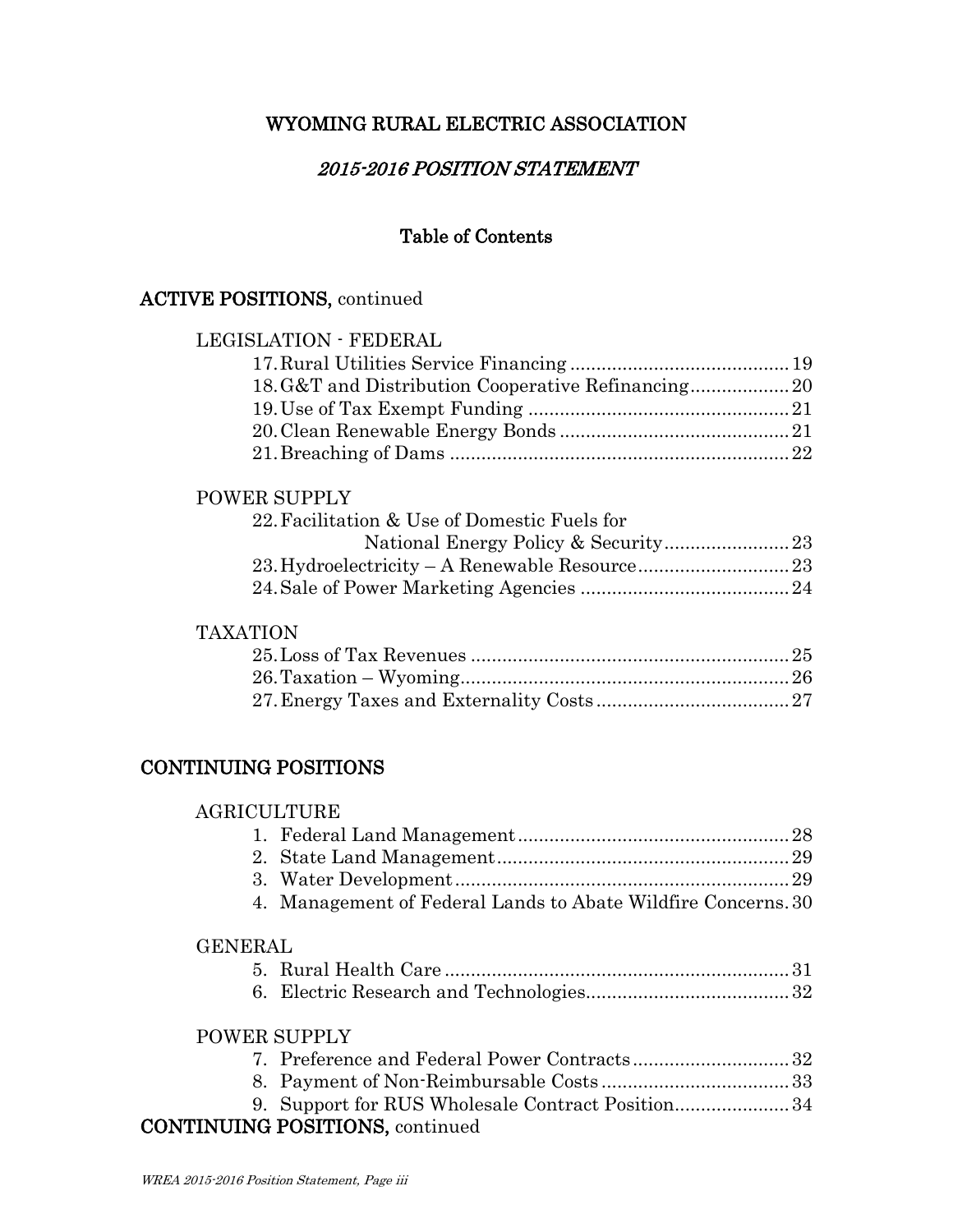# WYOMING RURAL ELECTRIC ASSOCIATION

# 2015-2016 POSITION STATEMENT

# Table of Contents

| <b>REGULATION</b> |  |
|-------------------|--|
|                   |  |
|                   |  |
|                   |  |
| <b>TAXATION</b>   |  |
|                   |  |
|                   |  |

# SPECIAL RESOLUTIONS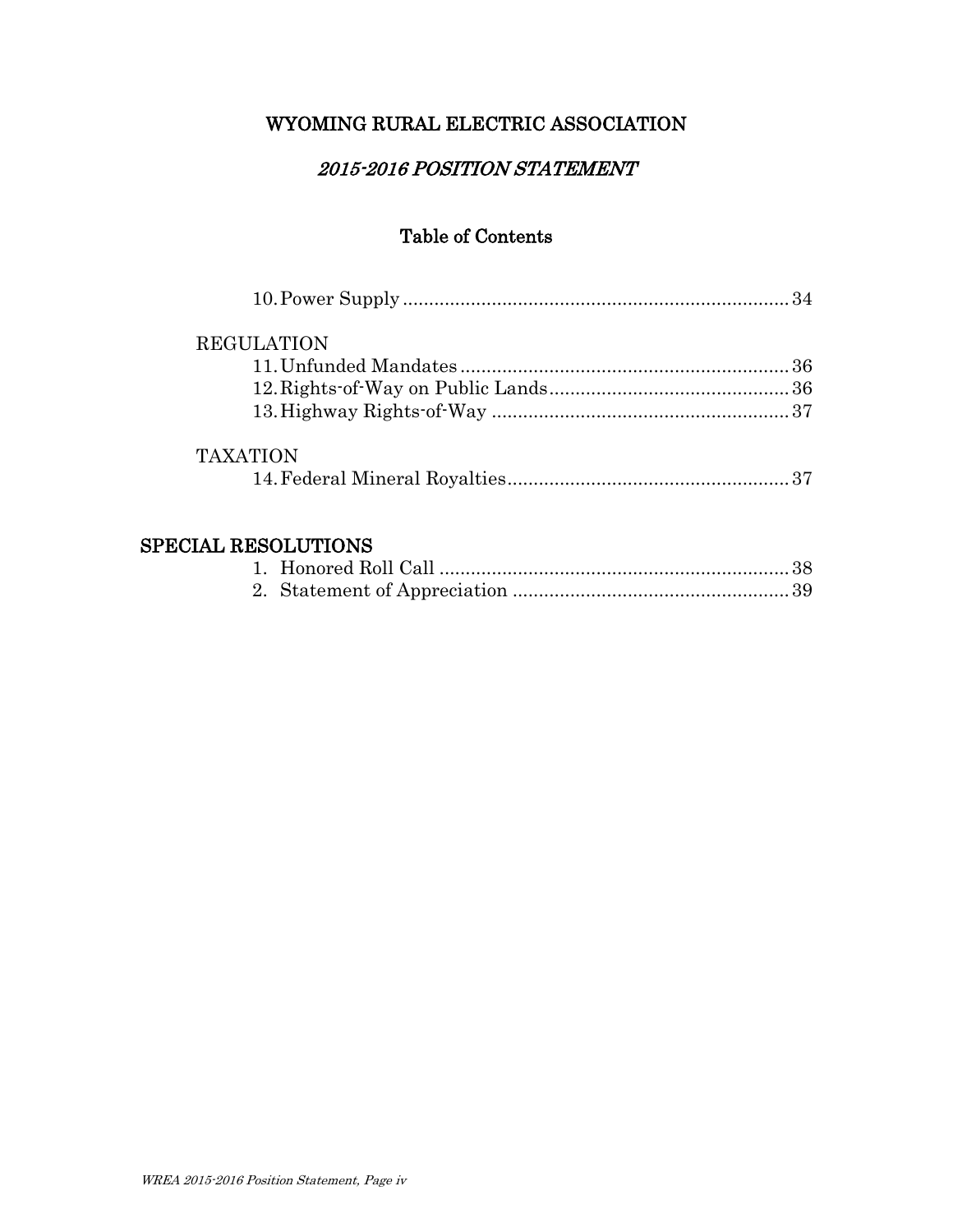#### **OBJECTIVES**

#### of the

# WYOMING RURAL ELECTRIC ASSOCIATION

To preserve and enhance the rural electrification program in the State of Wyoming;

To perform those functions through the Wyoming Rural Electric Association (WREA) that can be done better together than individually;

To operate for the benefit of Association members, and through them for the benefit of their member-owners;

To work with federal, state and municipal governments and regulatory agencies in the promotion of rural electrification and rural development in the local communities, state and the nation;

To provide services and educational programs to stimulate local growth and stability, and strengthen the electric cooperative program;

To enhance the general welfare and promote the interests of Association members through regular communication with them and their member-owners, to ensure the safety, stability, security and prosperity of electric cooperatives;

To assist Association members in providing safe and reliable electric energy to member-owners at the lowest possible cost consistent with sound business practices.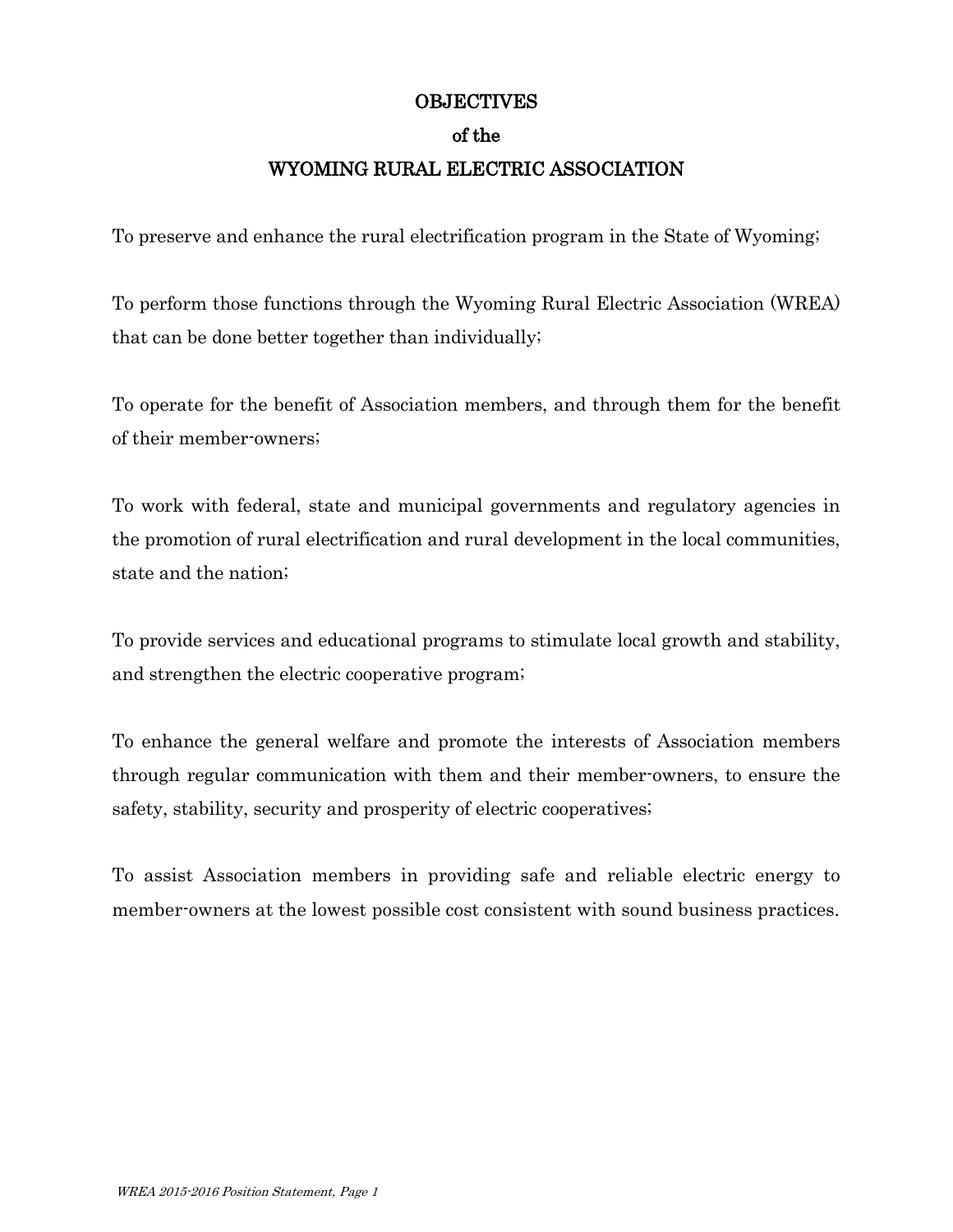# ELECTRIC CONSUMER BILL OF RIGHTS

We, the member-owned not-for-profit members of the Wyoming Rural Electric Association, endorse these rights for all electric consumers. We believe this Electric Consumer Bill of Rights represents the standard against which electric utility industry policy proposals at the state and federal legislatures should be measured:

- The right to have access to reliable, affordable and safe electric power.
- The right to join together to establish and operate a member-owned not-forprofit electric utility.
- The right of member-owned not-for-profit systems to be treated fairly and recognized as a unique form of business.
- The rights to elect representatives to manage their member-owned form of business to best meet their needs.
- The individual right to privacy that ensures information about memberowners will not be released without their prior express consent.
- The right to determine the scope of energy services to be furnished through their member-owned not-for-profit utilities.
- The right to use member-owned not-for-profit utilities to provide additional services that meets the needs of their member-owners and communities.
- The right to work in cooperation with other member-owned entities with common goals.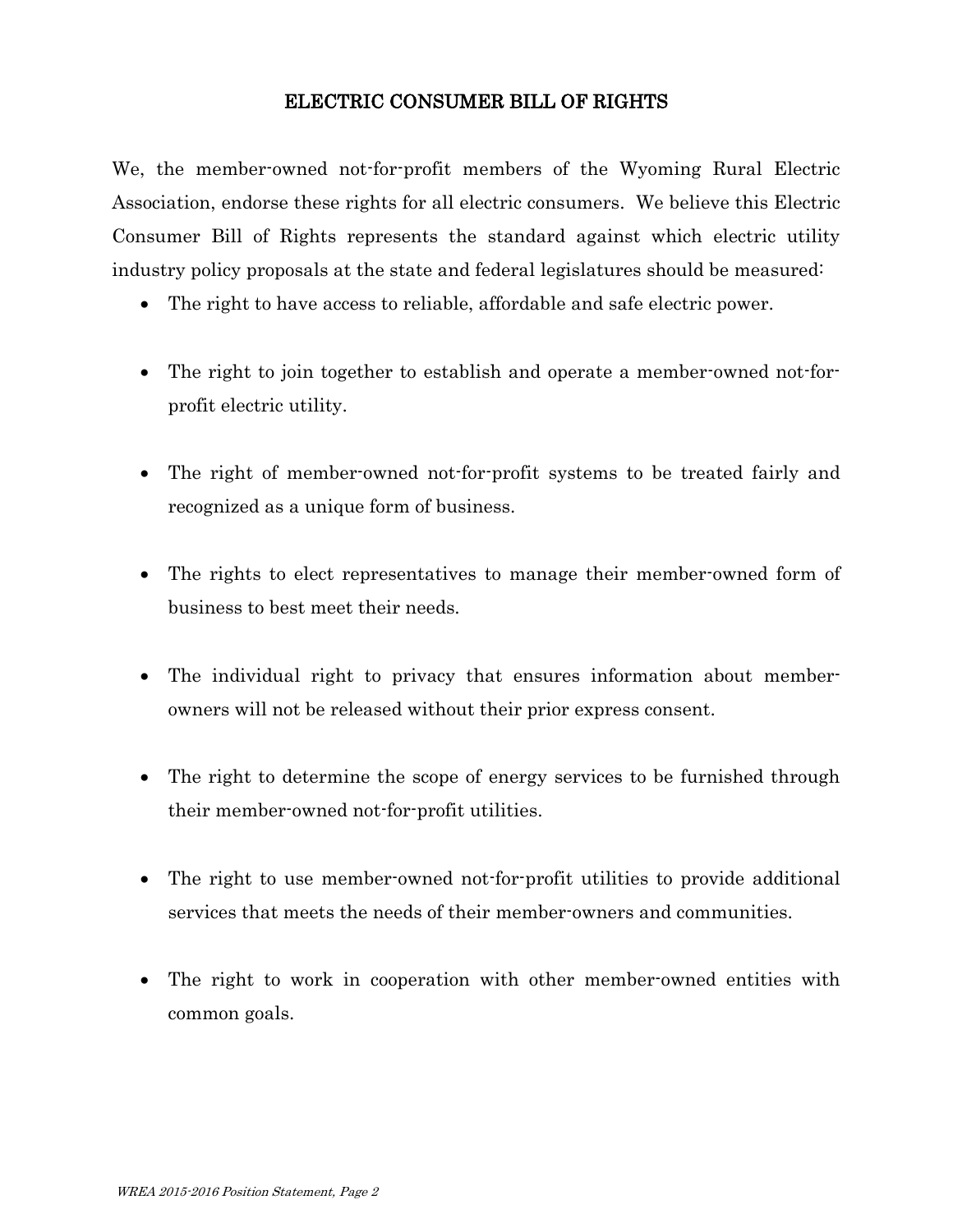# ACTIVE POSITIONS

Active Positions deal with WREA issues currently facing legislators and regulators

# ENVIRONMENT

#### 1. RENEWABLE ENERGY RESOURCES

There has been significant interest in Wyoming and the nation in the development of renewable energy sources. The interest spans from Congress and the Administration, to governors and state legislators, to local elected commissioners and interest groups who are looking for new technologies to increase our nation's power supply options and provide more efficient generation.

We support proactive programs to utilize the most up-to-date technology available to provide reliable, cost efficient power to our member-owners. We also support continued development of new viable renewable and energy efficient technologies that are operationally economic and integrate in a positive manner with distribution, generation and transmission.

We believe that public policymakers should not mandate specific technologies of energy production or specifically, a renewable energy portfolio standard, but that the member-owners of Wyoming's cooperatives through their power suppliers should make the decisions with respect to power supply choices.

# 2. ACCIDENTAL WILDLIFE ELECTROCUTION

Recent interpretations of the Migratory Bird Treaty Act (MBTA) have asserted that accidental electrocution (or death by collision) of raptors and migratory bird species is a deliberate "taking" of wildlife by electric utilities. In addition, the MBTA is a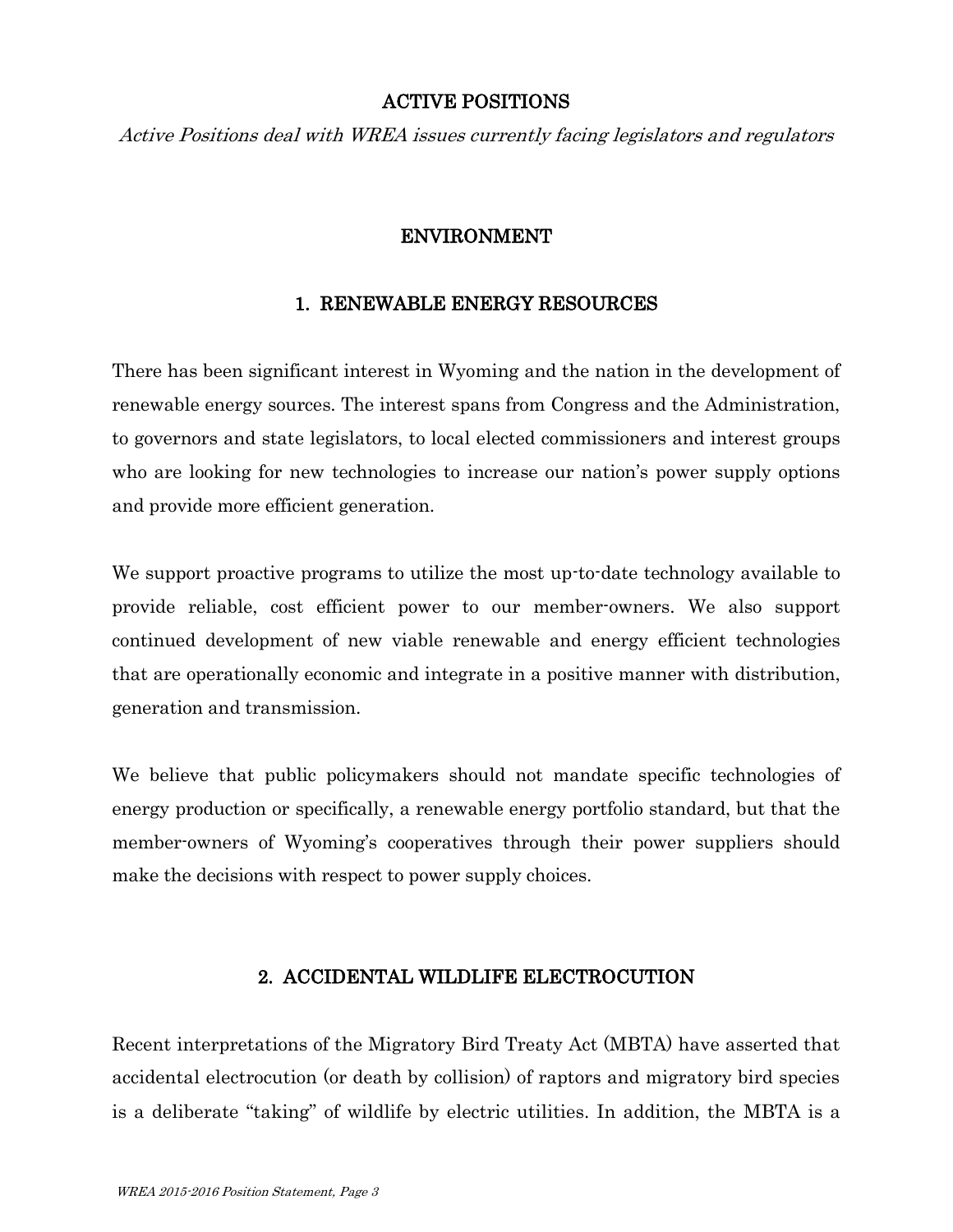"strict liability" law, which means that the U.S. Fish and Wildlife Service (USFWS) only has to show that the birds were killed by the activities of an individual or business. The MBTA does not require that the USFWS prove that there was intent to kill, only that the bird was "taken."

Severe penalties have been assessed and proposed against utilities whose systems have experienced such contacts and mid-flight collisions. In addition, the USFWS is strongly advocating that rural electric cooperatives enter into Memorandums of Understanding (MOUs) to eliminate migratory bird mortality due to electrocution on transmission/distribution lines and associated equipment. We urge balance in the federal government's approach to development of MOUs for the USFWS.

Rural electric cooperatives have prevented countless avian electrocutions by installing equipment on lines or creating attractive perches away from dangerous locations. However, it is impractical and prohibitively expensive for lines, poles, and aerial equipment to be converted to underground or to be retrofitted to eliminate impact to avian species. Preventative measures taken to protect avian electrocutions should not be construed as an admission of guilt.

We urge Congress to get involved in the issue if the USWFS fails to establish a rule by changing two provisions in the MBTA to implement the following two principles (1) modifying and tempering the language that treats in-flight electrocution or contacts by avian species as an intentional "taking" of protected avian species, and (2) a reevaluation of the "strict liability" standard for utilities that have implemented avian protection measures.

In 2013 the U.S. Fish and Wildlife Service adopted a rule allowing for bird deaths due to wind farms to be allowed for 30 years without penalty. We urge the USFWS to treat accidental electrocutions and bird deaths caused by caused by wind farms equally.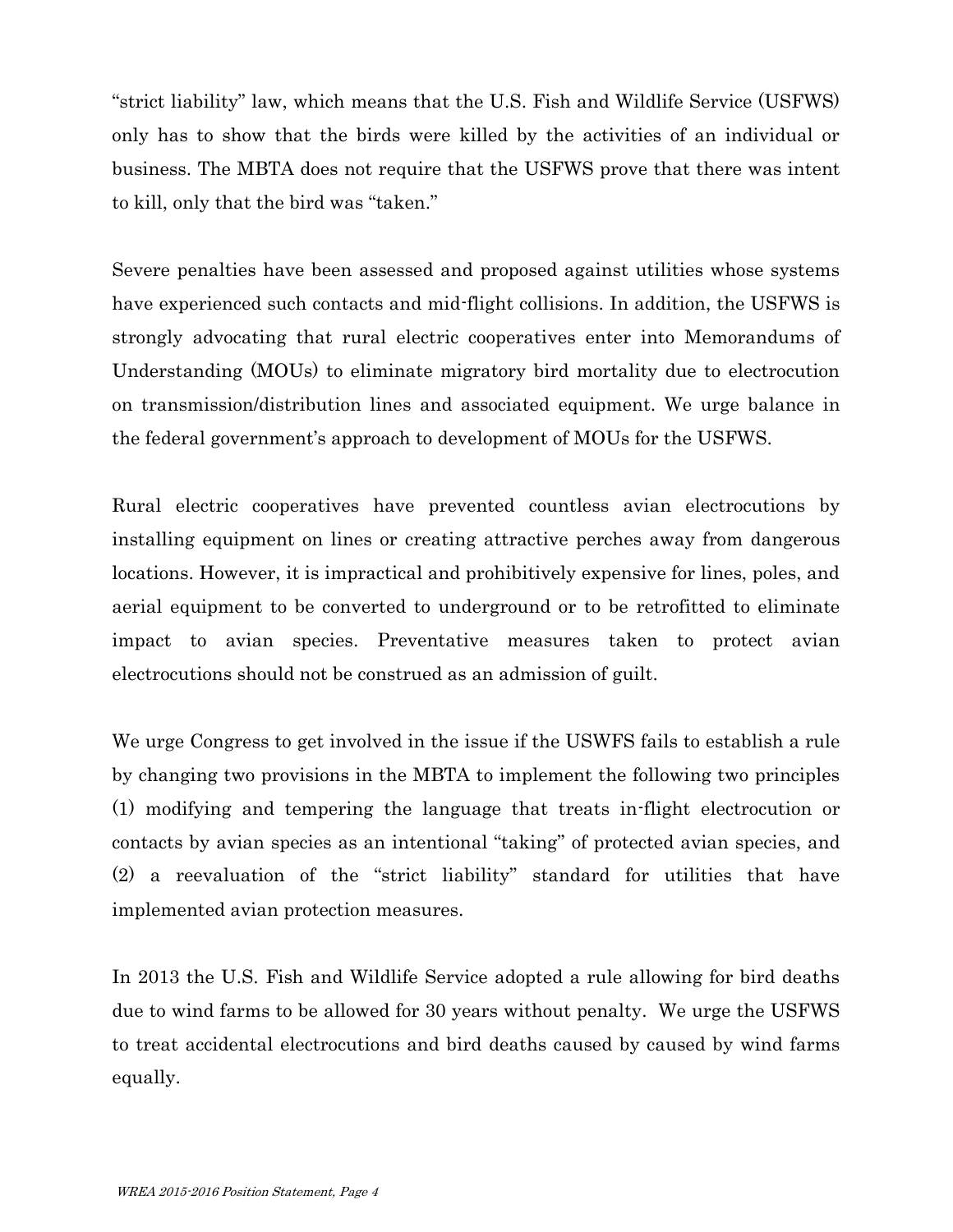# 3. ENDANGERED SPECIES

Wyoming is experiencing the listing or potential listing of several endangered or threatened species, which will have a devastating impact on our existing economy and future development

Congress is in the process of reauthorizing the 1973 Endangered Species Act (ESA), one of the nation's most stringent environmental laws. Although the Act is vital in the protection of many threatened species and ecosystems, it does not take into account the balance between human requirements and the goal of biological diversity. This imbalance has the potential to cause severe economic instability.

We support amendments to the ESA that focus on finding the proper balance for the accommodation of economic activities, which include:

- Landowner compensation for land use restrictions;
- Providing for good science on listing all species;
- Citizen participation (in listing and recovery plans);
- Incentives to conserve habitat through shared burdens of federal, state and private parties;
- Cost-effective recovery plans;
- Equal access to the courts;

We support the efforts of the National Endangered Species Act Reform Coalition and efforts that provide for greater state authority in the recovery of the species.

Furthermore we support the recent actions taken by the Western Governors Association to improve the effectiveness and efficiency of the Endangered Species Act.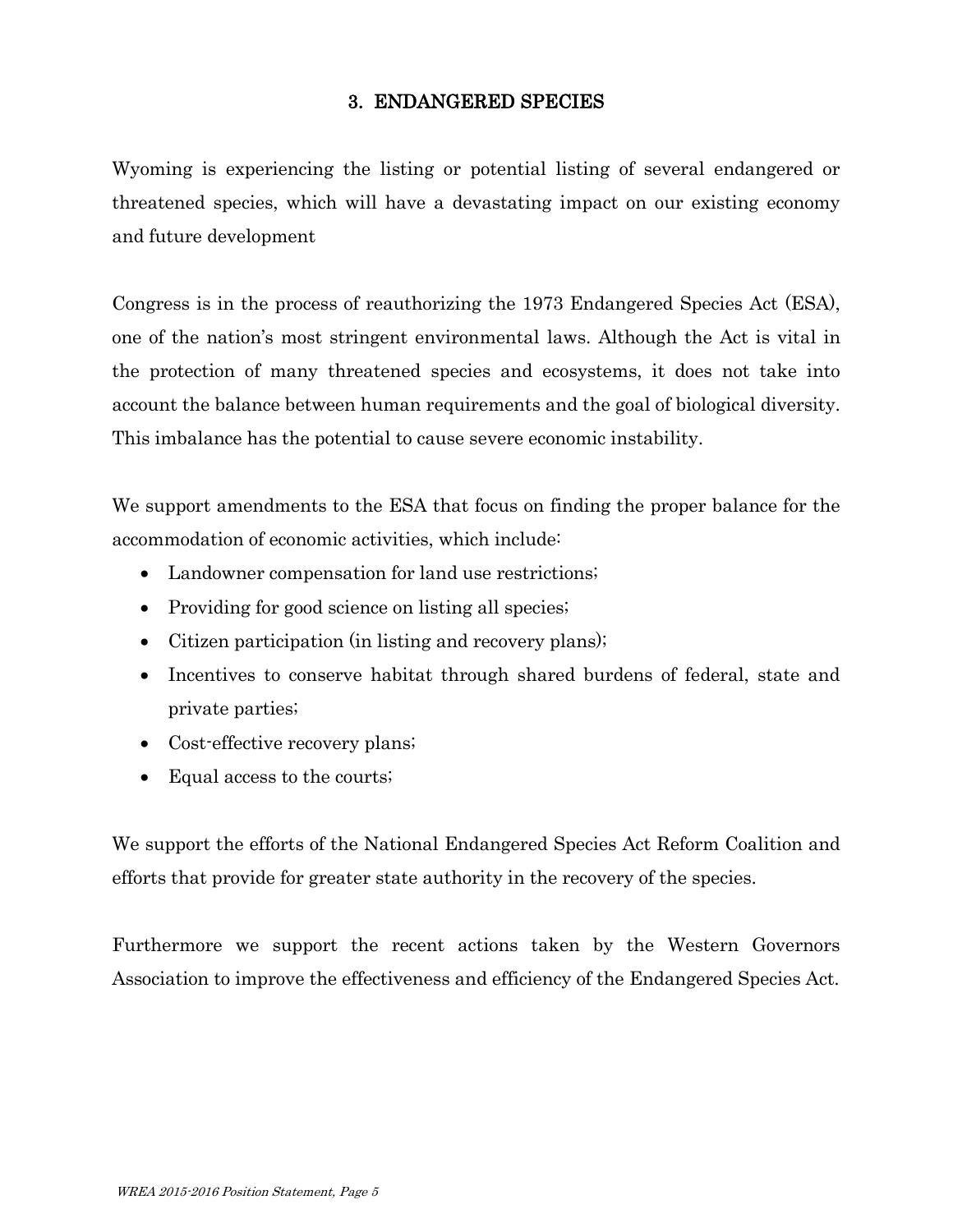# 4. SAGE GROUSE

Listing of the sage grouse under the Endangered Species Act would be detrimental to the cooperative electric utilities, and their member-owners, by adding another layer of rules and regulations developed by people not familiar with Wyoming and our land management practices.

The WREA supports any efforts so long as the end-results achieve the following:

- Avoid conflict with one another;
- Take into account the impacts that any management plan would have on the co-ops, and the costs associated with any mitigation plan;
- Account for mitigation measures already being taken by both the public and private sectors and ensure that the affected cooperatives be included in any discussions regarding habitat management; and
- Conclude the process once and for all.

# 5. GLOBAL CLIMATE CHANGE

Electric cooperatives face growing uncertainty over what the future of US climate change policy will be and how that future policy would affect the ability of cooperatives to provide reliable, affordable, and safe electric power. Policies to address climate change, both nationally and at the state level, will have substantial negative impacts on electric cooperative consumers. Policies should be thoughtfully developed using accurate cost-effectiveness evaluations to determine merit of the proposed policy with regard to CO2 reduction.

Furthermore, soils, through plants, can capture carbon from industrial carbon dioxide emissions and reduce atmospheric levels of greenhouse gas. Agriculture and forestry management practices can lower greenhouse gas concentrations in the atmosphere through the use of biological sinks.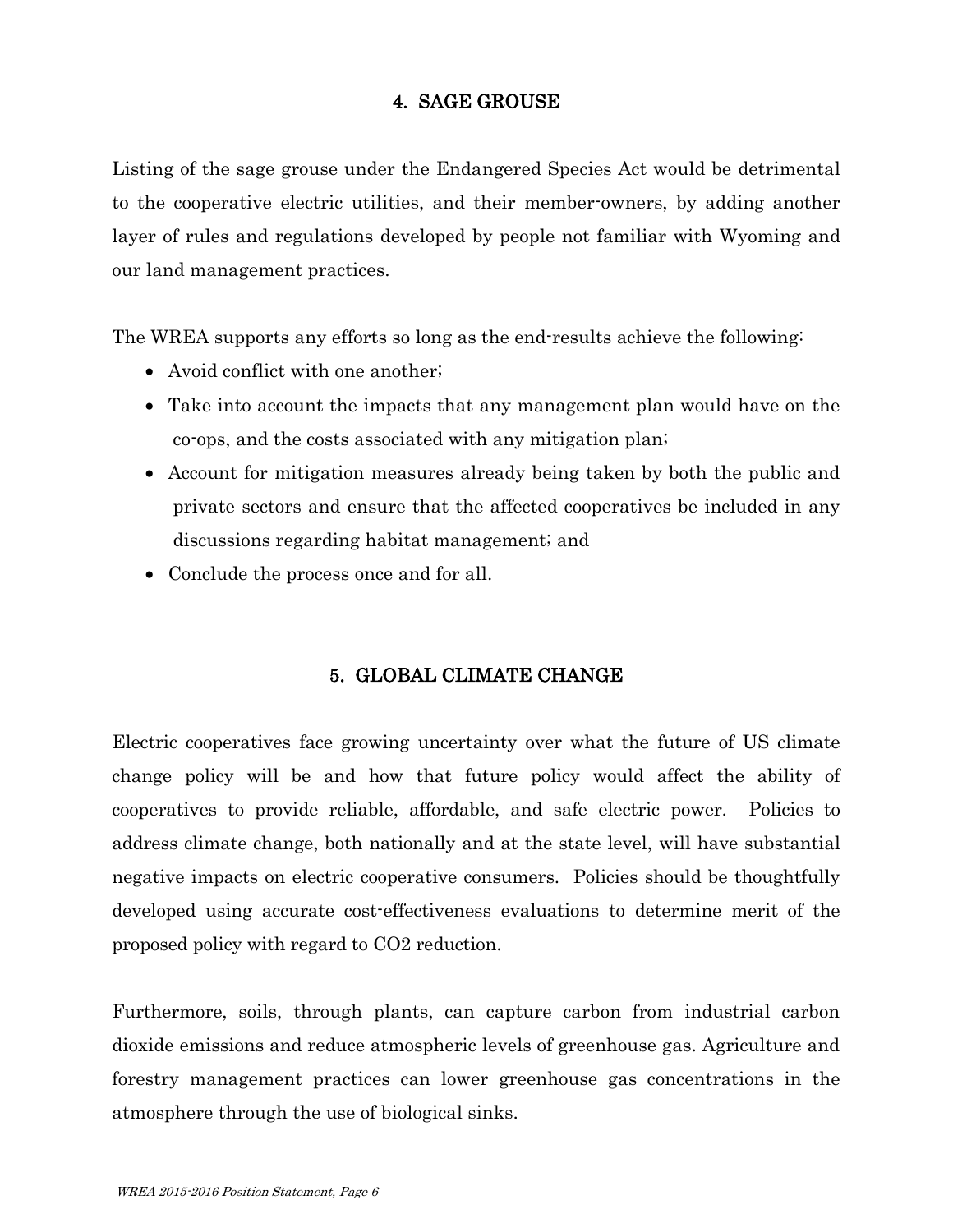These biological sinks are achieved through implementation of minimum till practices, maintenance and restoration of wetlands, riparian areas, rangelands, and forest lands. The biological sinks have the potential to offset emissions and subsequently attain a market value.

At the national level the WREA will support the development of responsible policies to address climate change that meet the following principles:

- Any plan should equitably cover emissions from all sectors of the economy, not simply electricity generation, and should include provisions to ensure that other nations, including both developed and developing, are enacting policies to address this issue within their own borders.
- Any climate change proposal and any revenues derived from any direct or indirect tax on carbon should only be used to maintain fuel diversity and encourage not only the use of renewable fuels but also fund research and development of clean coal technology, carbon sequestration technology, and nuclear energy.
- An economic safety-valve, to protect the US economy from significant negative impacts of any climate change proposals should also be included in any plan.
- A national energy plan should be crafted prior to any climate proposal to address future reliability, availability and affordability.

At the state level the WREA will work with all state agencies and the Governor's office to ensure that whatever state plan is adopted in accordance with the Clean Power Plan, to minimize the impact on Wyoming's rural consumers.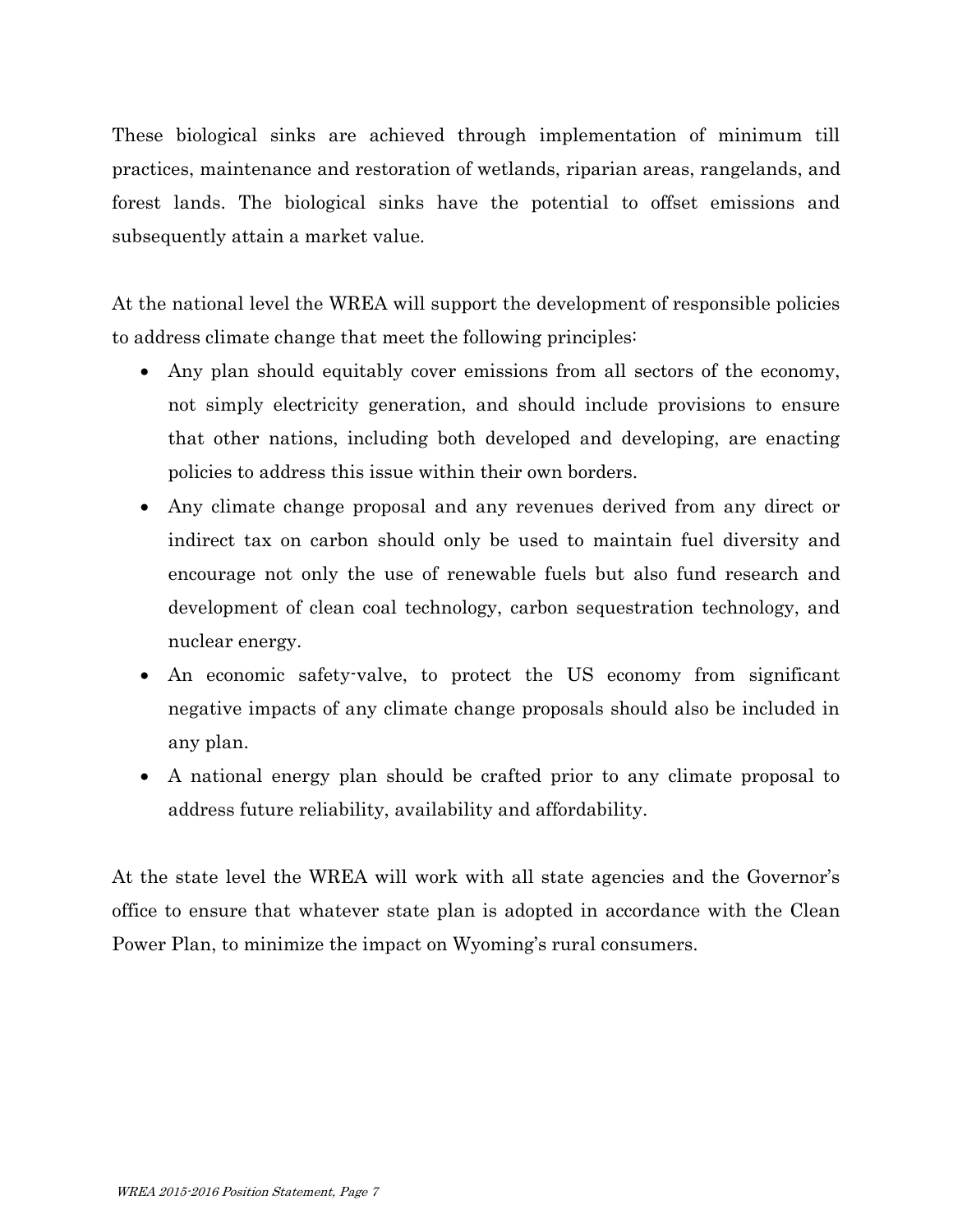#### 6. CLEAN AIR ACT IMPLEMENTATION

In 1990, the U.S. Congress passed extensive Clean Air Act amendments requiring the implementation of many complex regulatory programs by the Environmental Protection Agency (EPA). The EPA is now implementing many of these amendments as regulatory programs. These programs include: the National Ambient Air Quality Standards (NAAQS) for ozone and particulate matter, regulations reducing air toxic emissions including mercury, toxic release inventory requirements, and regional haze. More recently carbon dioxide (CO2) has been added as a pollutant under jurisdiction of the Clean Air Act. The EPA has developed a series of rules which are referred to as the Maximum Achievable Control Technology (MACT) Rules. These rules and associated programs have some very adverse economic impacts on electric utility operations and costs without a clearly definable benefit to public health or safety. The strictness and timing of these rules also greatly limit the choices of energy for new electrical generation development because affordable technology has not yet been developed to allow the use of some energy sources for new generation requirements. This will limit the ability of electric utilities to grow fast enough to meet the country's needs, and may actually force the closure of some electric generation facilities that are currently operational. This could actually lead to electrical power shortages with the associated repercussions.

Each of the energy sources used by electric utilities for power generation has their beneficial aspects and their negative impacts on our environment. Therefore, if we wish to continue to have affordable, reliable electricity for use in our daily lives, we must urge Congress and the Administration to work with electric utilities, the EPA, and other Federal Agencies to carefully evaluate the trade-offs between these energy sources in terms of their cost-effectiveness, their environmental impact, and where they may best serve us. It would be our hope that Congress would carefully evaluate this nation's available energy sources and develop a long range strategy for Power Generation and Transmission that would allow the country to be a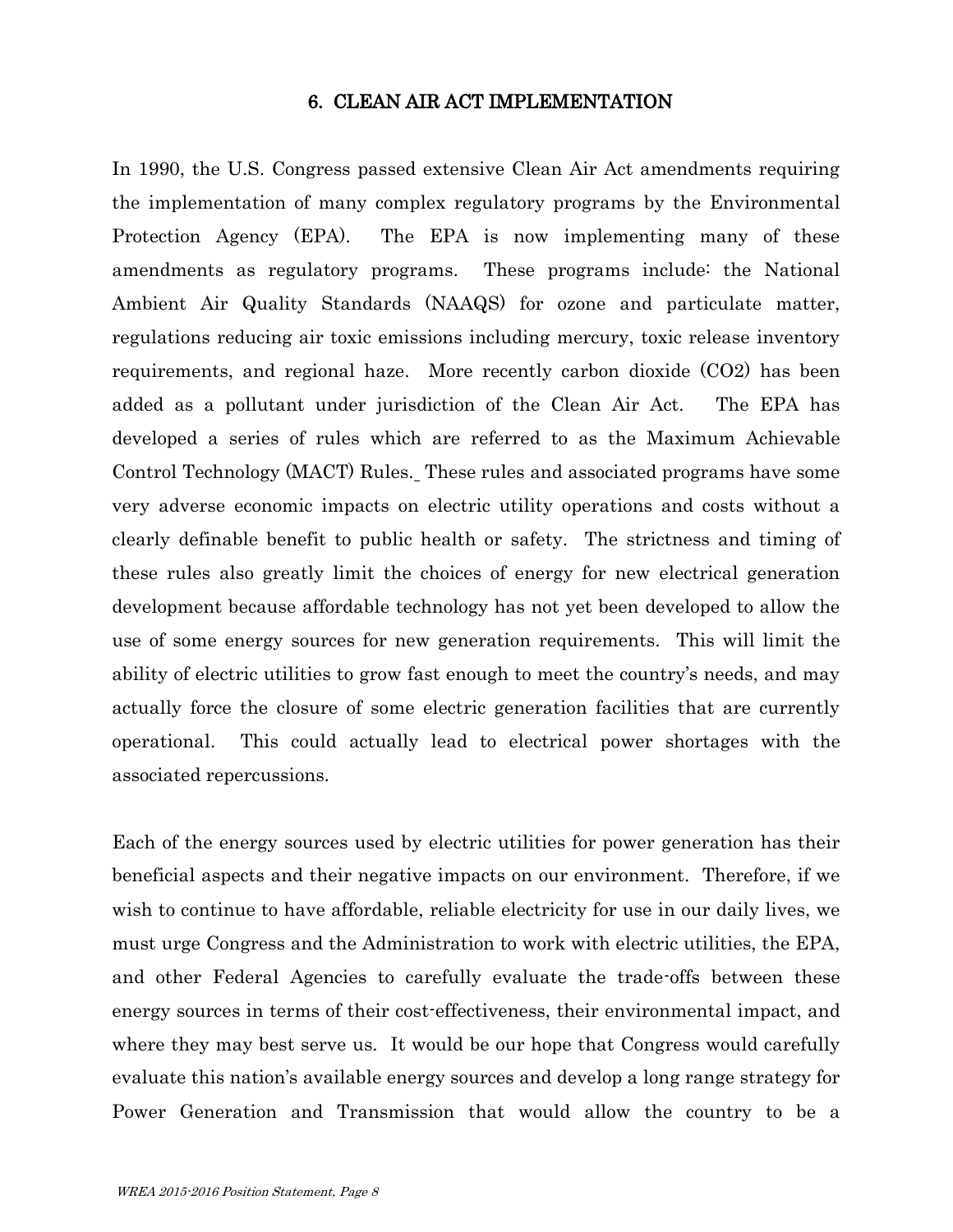competitive player in the world economy and provide us with affordable, reliable power for all public and private use.

In the meantime until this strategy is resolved, we request that Congress and the Administration ask the EPA to cease in the implementation of these rules and programs until their full impact is carefully evaluated in relation to this Long Term Strategy. We will then support the implementation of these rules and programs when they are in accordance with this strategy and protect the interests of our member-owners, are cost-efficient, sensible, and address scientifically demonstrable and significant environmental problems while achieving the necessary air quality standards.

We urge the EPA to implement these regulations and programs only after considering and minimizing the impact on the nation's electric consumers, after establishing mechanisms to allow utilities as much flexibility as possible; and after addressing utilities' obligation to provide the public with economic and reliable power.

In addition, we urge Congress, as it considers reauthorization of the Clean Air Act, to ensure that the interests of electric cooperative member-owners are protected. Congress must recognize that as it establishes incentives and requirements for electric utilities in the reauthorization of the Act, electric cooperative memberowners must be treated equitably. In addition we urge Congress to recognize the global responsibility for air quality.

On August 3, 2015 the Environmental Protection Agency (EPA) released a prepublication version of the final Clean Air Act 111(d) rule, commonly known as the "Clean Power Plan". The Clean Power Plan (CPP) sets performance standard "goals" for states and utilities to reduce carbon dioxide (CO2) emissions from the power sector by approximately 32 percent from 2005 levels by 2030. The CPP is extremely complex and contains many significant changes to what was originally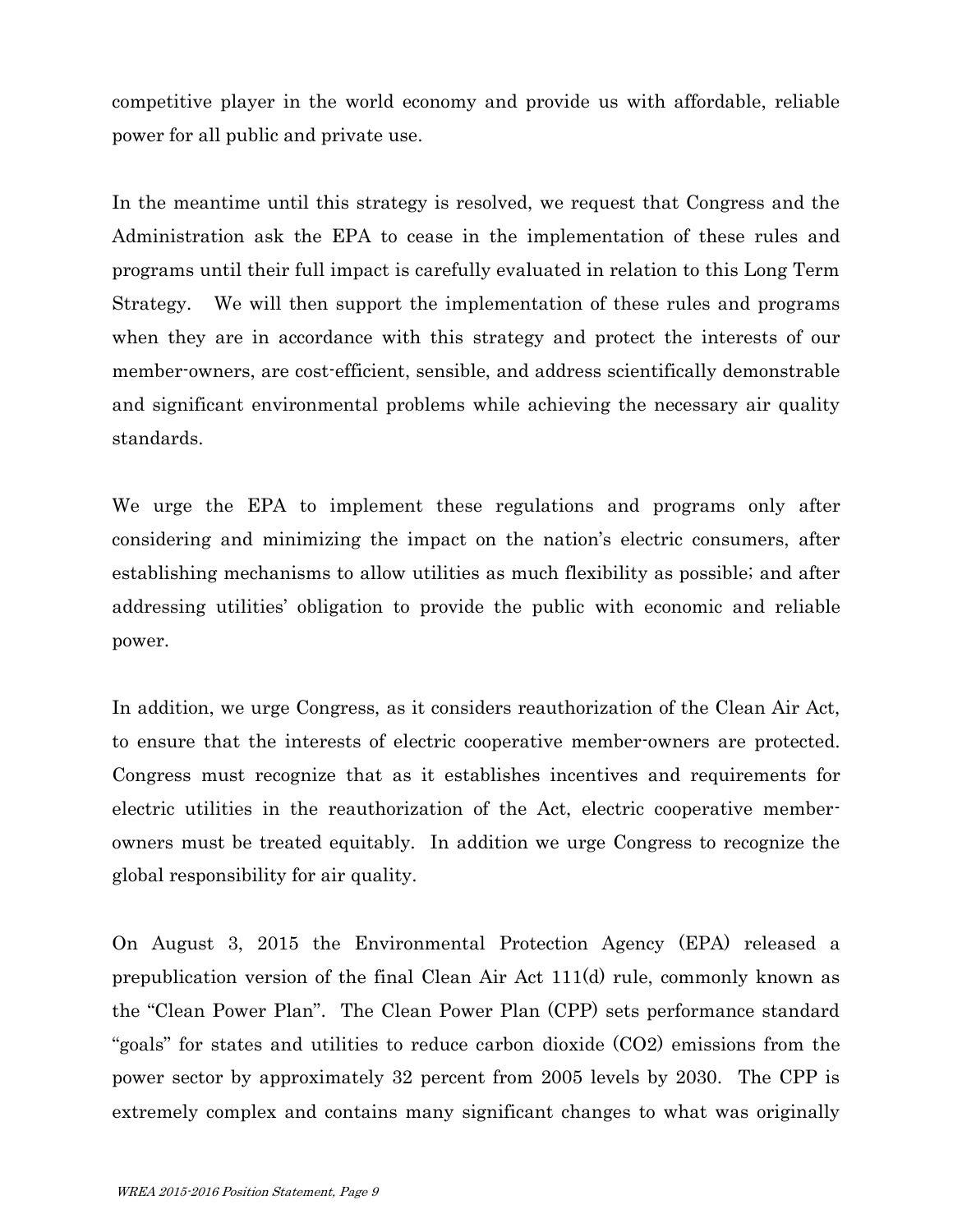proposed and significantly changes the reduction levels for Wyoming. Given that the CPP ignored our principles laid out in the previous position statement (Global Climate Change) the WREA opposes the implementation of CPP.

Furthermore given that the Supreme Court found that the EPA's Maximum Achievable Control Technology (MACT) Rule was illegal after many utilities had already taken the drastic steps of either closing power plants down or spending millions of dollars to meet the illegal rule, we support the passage of H.R. 2042 the Rate Payer Protection Act in Congress that would extend the rules compliance dates pending judicial review.

# 7. CLEAN WATER ACT REAUTHORIZATION

A balanced and reasonable approach to any future reauthorization of the Clean Water Act must include:

- No expansion of federal jurisdiction beyond the federal/state balance currently in place or any future attempts to change the definition of navigable waters;
- Retention of the thermal waiver provision that allows for "once-through cooling" for electric generators;
- Adequate time for a variety of approaches for non-point source regulation to be analyzed on a regional basis, while recognizing different geographical regions;
- Recognition of the need for technology transfer in order to help ensure that the most economic, cost-effective method is used.
- The WREA opposes the EPA's proposed Waters of the United States.
- We support those courts who rule against the EPA and the Waters of the United States rule.

We support a balanced and reasonable approach in the reauthorization of the Clean Water Act. Further, we support the adoption of provisions allowing for utilities to have emergency access to wetlands, without permit, to repair and/or construct transmission and distribution lines.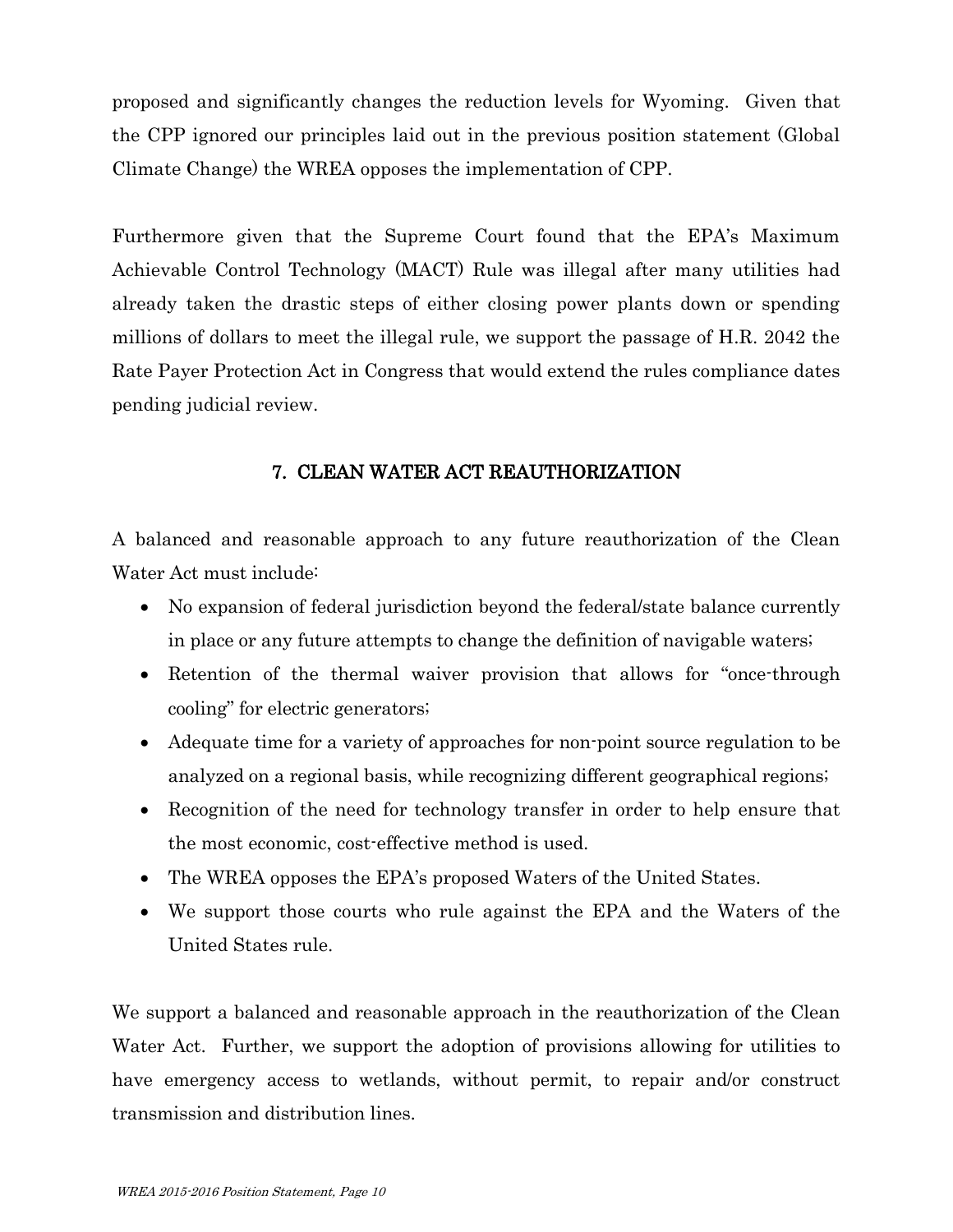# 8. BARK BEETLE INFESTATION

The current bark beetle infestation occurring in the forested areas of public lands (Federal and State) will negatively impact several of the WREA Member Systems. Those negative impacts are defined as follows:

- A financial burden associated with the additional clearing requirements along power line right-of-ways mandated by the governing agencies;
- Reliability issues associated with providing electric service via power lines that traverse forested areas.
- An implied liability by the U.S. Forest Service that Cooperatives are responsible for trees outside the confines of their special use permits.
- Wildfires resulting from increased fuels within forested lands due to bark beetle infestation.

We encourage the governing agencies (Federal and State) in Wyoming to work closely with our member systems to mitigate the costs associated with the mandated clearing requirements created by the unprecedented bark beetle infestation, which will in turn insure those member systems will be able to continue reliable electric service through the forested areas.

We also ask that the U.S. Forest Service provide documentation as to their legal interpretation that Cooperatives are liable for those trees outside the special use permits. In their attempts to mitigate the impact of the bark beetle infestation on their power lines, member systems should not be held liable as they work through the burdensome, time consuming and bureaucratic requirements of the Forest Service.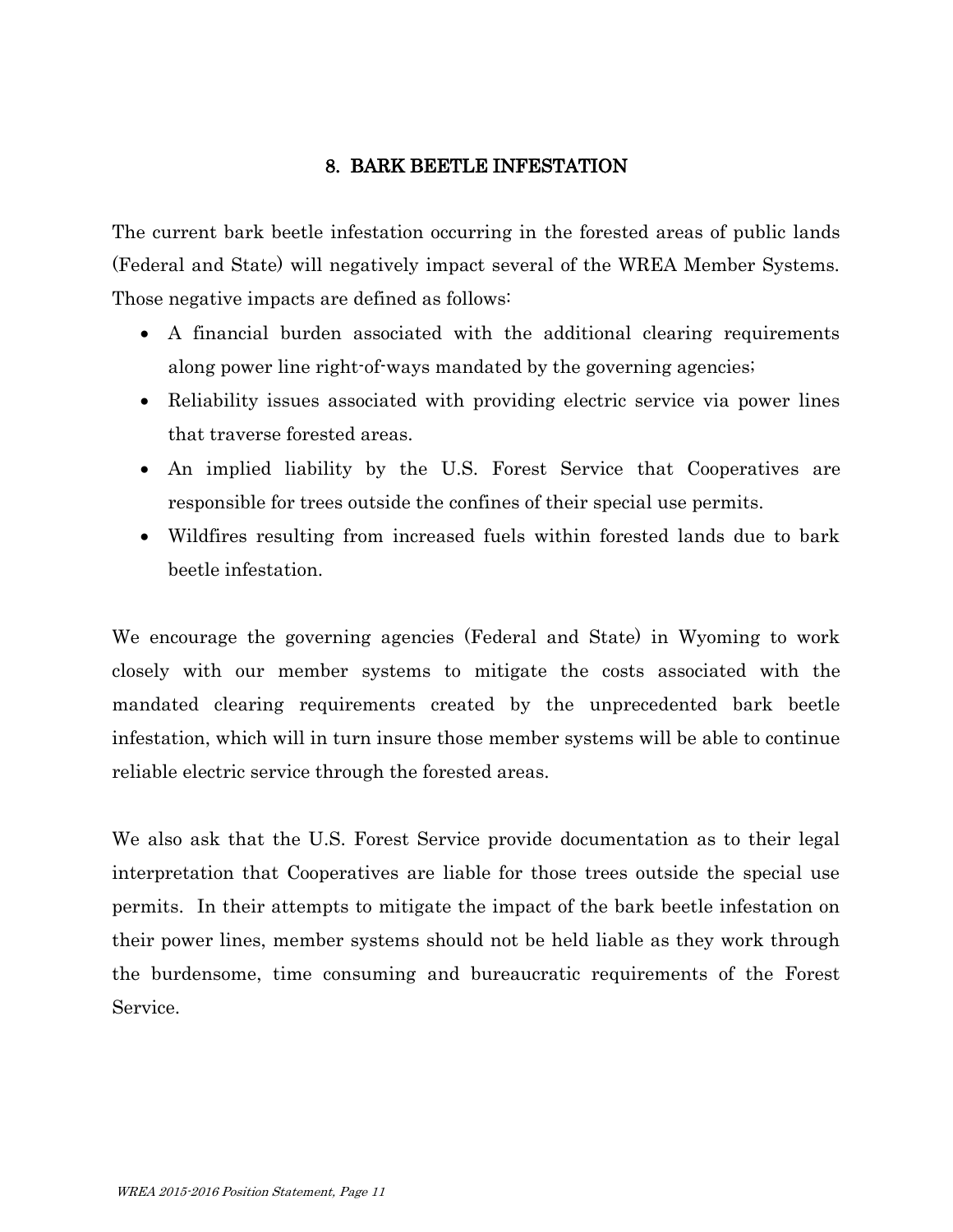# GENERAL

#### 9. RURAL ELECTRIC SAFETY ACHIEVEMENT PROGRAM

We believe safety is essential to the operations of all rural electric cooperatives. Therefore, we urge every member system to participate in the Rural Electric Safety Achievement Program as administered by National Rural Electric Cooperative Association, which is recognized by industry and government alike as one of the most effective voluntary safety programs in existence. Insurers writing coverage on rural electric cooperatives are commended for their continuing contributions to the Rural Electric Safety Achievement Program; other insurance companies that do not are encouraged to do so.

Rural electric cooperative safety coordinators make an effort to meet the dual requirements of providing safety and training for employees and complying with federal regulations in the workplace.

Federal safety regulations continue to become more comprehensive and more complicated. Safety program area administrators, rural electric system managers, and system safety coordinators recognize that compliance with new safety regulations is ever more difficult and cooperatives require assistance and support identifying, interpreting and complying with regulations.

By utilizing the rural electric network of safety personnel to develop a comprehensive training program, NRECA is able to provide cooperatives across the nation with the tools needed to provide safety training for our most important resource, our employees.

In order to best shape emerging legislation, regulation, and industry policy on safety issues, rural electric cooperatives must monitor the activities of and interact appropriately with Congress, regulatory agencies, and private industry groups. We urge NRECA to: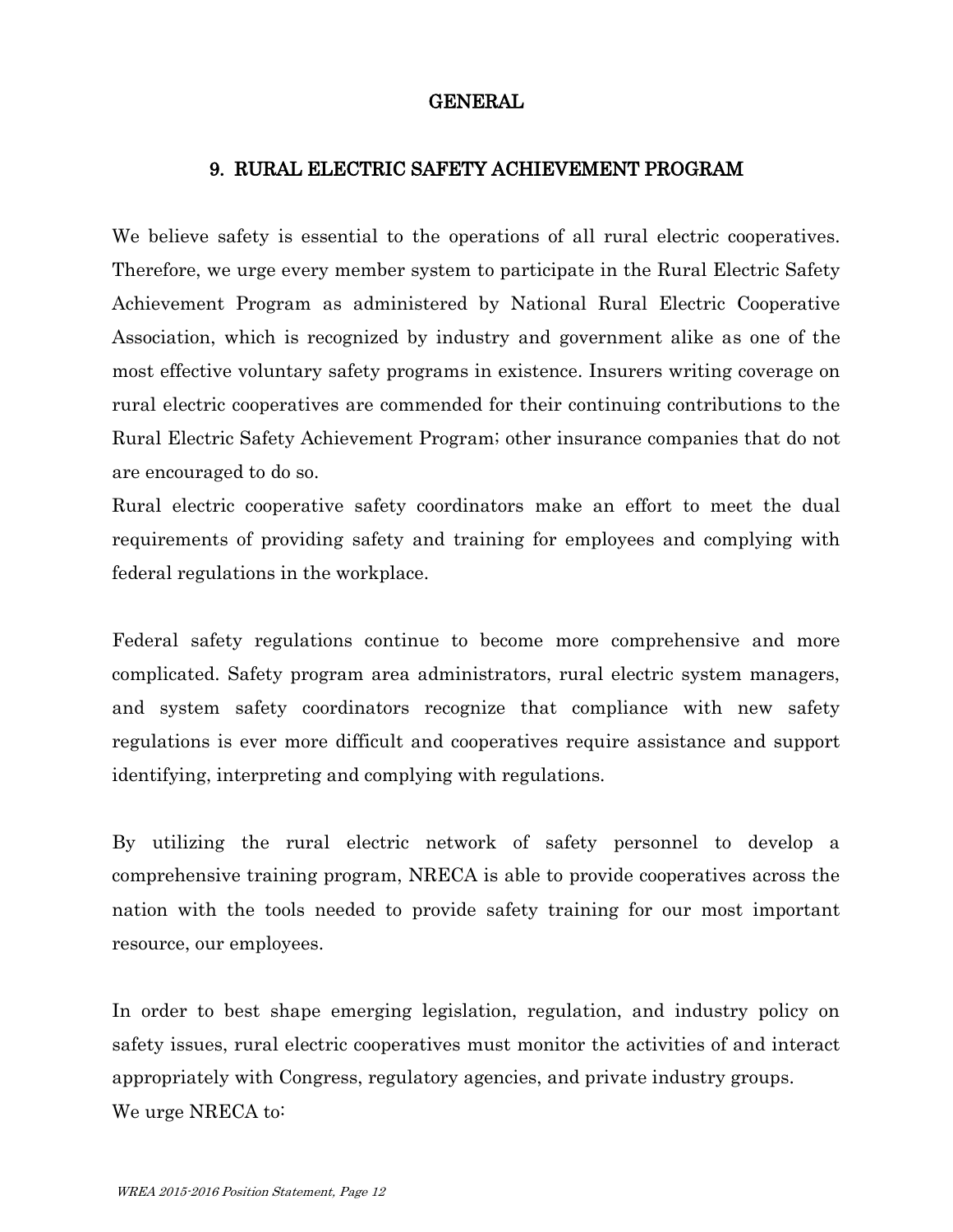- Expand its work in those arenas to ensure that the safety and training interests of rural electric cooperatives are best served;
- Expand its work with member systems to develop NRECA's expertise in monitoring, assessing, commenting and acting on the broad range of safety issues of interest to rural electric cooperatives;
- More aggressively promote the Rural Electric Safety Achievement Program to electric cooperatives and their employees, through coordination of data and resources; and
- Place more scoring emphasis on site visits and co-op compliance with safety manuals and safe work habits than on the regulatory compliance application; and
- Where appropriate, develop coordination with the Touchstone Energy brand in promoting public safety awareness.

We encourage member systems to participate.

# 10. TERRITORIAL INTEGRITY

Rural electric distribution and generation & transmission systems have undertaken the obligation of the Rural Electrification Act to provide low cost, reliable electric service to rural America. Funding to build electric facilities required to meet the obligations have been provided through mortgage agreements with RUS and other lenders with all electric facilities being pledged as security under the mortgage.

In order for a rural electric system to continue to meet its obligations to its memberowners and lenders, it must have the right to serve those territories that have been certificated to them by law or receive adequate compensation for its loss of connected electrical service and potential load growth.

We object to arbitrary and unfair acquisitions of any rural electric territory including publicly funded that ultimately decreases a system's ability to accomplish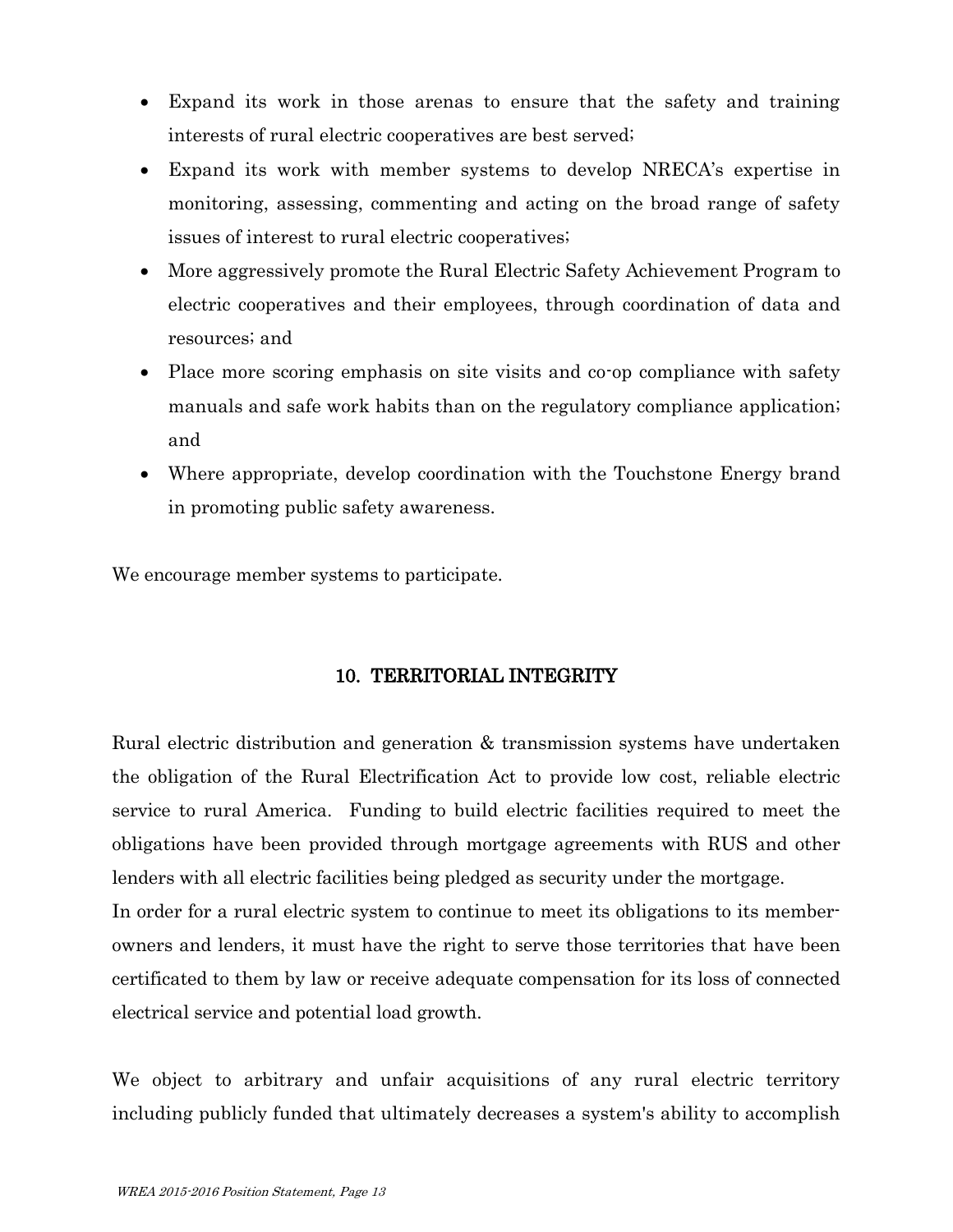the purpose of the Act and meet its mortgage obligations and, the obligation to continue to serve its remaining member-owners.

The Public Service Commission established certificated service territories over 70 years ago which delineates where utilities are allowed to serve. Short of passing a law that would not allow these boundaries to ever change we (the cooperatives) would like to see the following addressed in any legislation:

- When an annexation occurs and a city or town expands their boundaries into a cooperatives certificated service territory, that cooperative would be given the option to continue to serve that area if they meet the standards set forth by the governing body. The cooperative service territory would not expand under this scenario; only maintain what was laid out by the Public Service Commission.
- If the governing body conducts any type of proceedings to determine if the cooperative can meet their standards, those proceeding shall be subject to the Wyoming Administrative Procedures Act.
- Notification to utilities of an annexation takes place before the annexation occurs, rather than after. We would recommend 120 days prior notification.
- Certain factors be taken into account when considering granting a franchise, such as the public convenience and necessity, avoiding the wasteful duplication of facilities; and avoiding unnecessary encumbrances on the landscape.
- Having gone through this process and the cooperative is still denied a franchise and all appeals have been exhausted and the transfer of territory takes place the cooperative will be entitled to damages based on such factors, but not limited to 1) future gross revenues; 2) appraised plant values, 3) wholesale power requirements.
	- o If the parties are unable to come to an agreement on damages then pursuant to W.S.  $37-2-205(g)$  the matter will be submitted to the Public Service Commission for arbitration.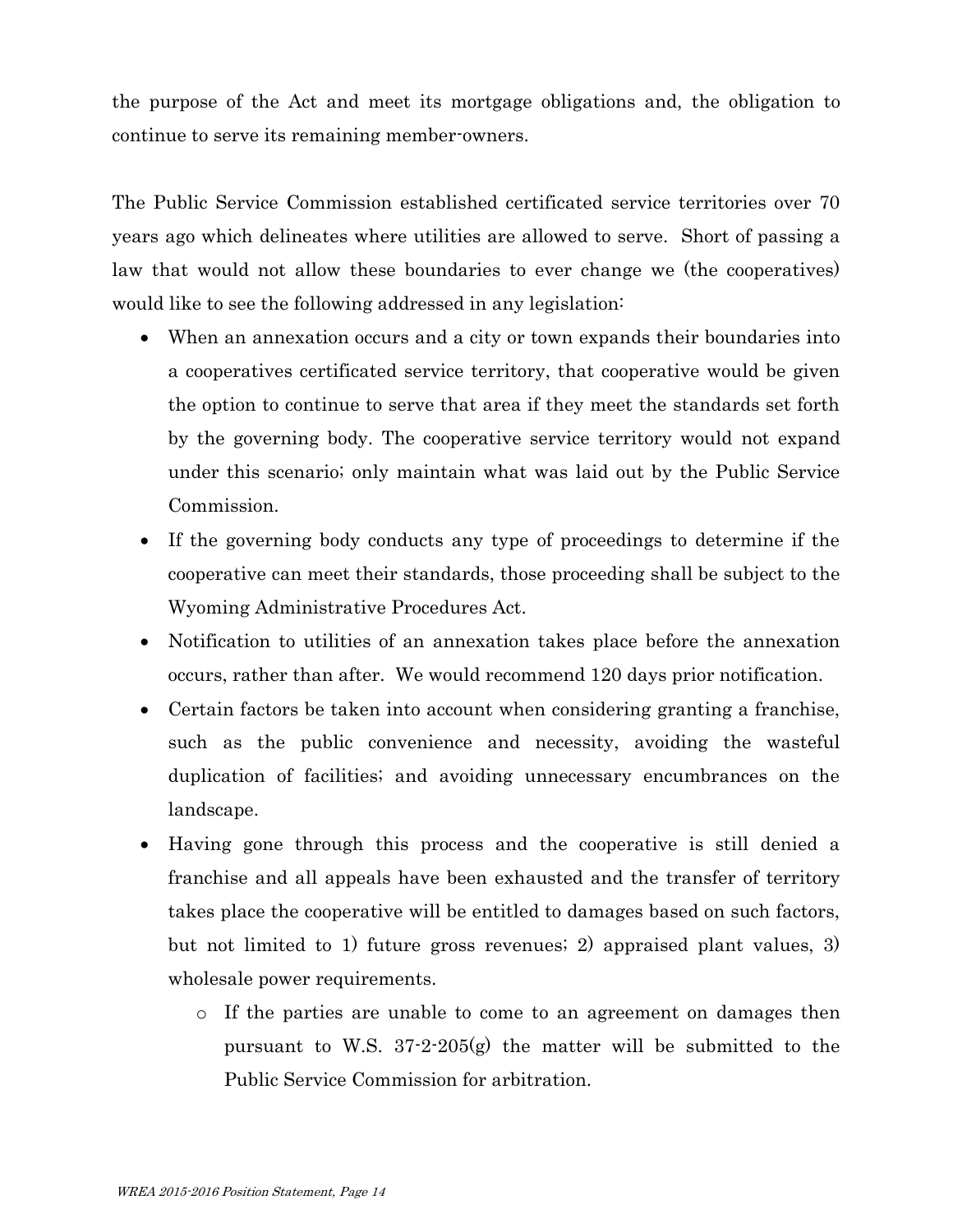Until all matters of boundary changes and damages are agreed upon the incumbent utility will continue to serve the newly annexed area.

# ECONOMIC DEVELOPMENT

# 11. RURAL DEVELOPMENT FUNDING

Electric cooperatives play a vital role in community and economic development in their service areas. Properly implemented, some of these federal programs can provide much needed capital for local and regional projects to help deliver vital rural developmental assistance.

We urge NRECA to continue working to ensure the Rural Economic Development Loan and Grant (REDLG) program remains fully implemented and is administered in a timely fashion.

We also urge Congress to provide realistic and workable levels of funding for other community and economic development programs initiated or continued under the Farm Bill legislation, and to provide USDA with maximum flexibility and adequate staffing to implement the program and streamline the processing of project applications rapidly.

In addition, we urge NRECA to continue advocating for and support of legislation that would establish significant new levels of equity capital available and affordable for the purpose of starting, preserving, and expanding business development in rural areas. This equity assistance should supplement existing rural development or rural development loan programs.

The REDLG program is an excellent way for cooperatives to help their communities. However we feel that because of the red-tape and complicated application process, the program is being under used. Therefore in order for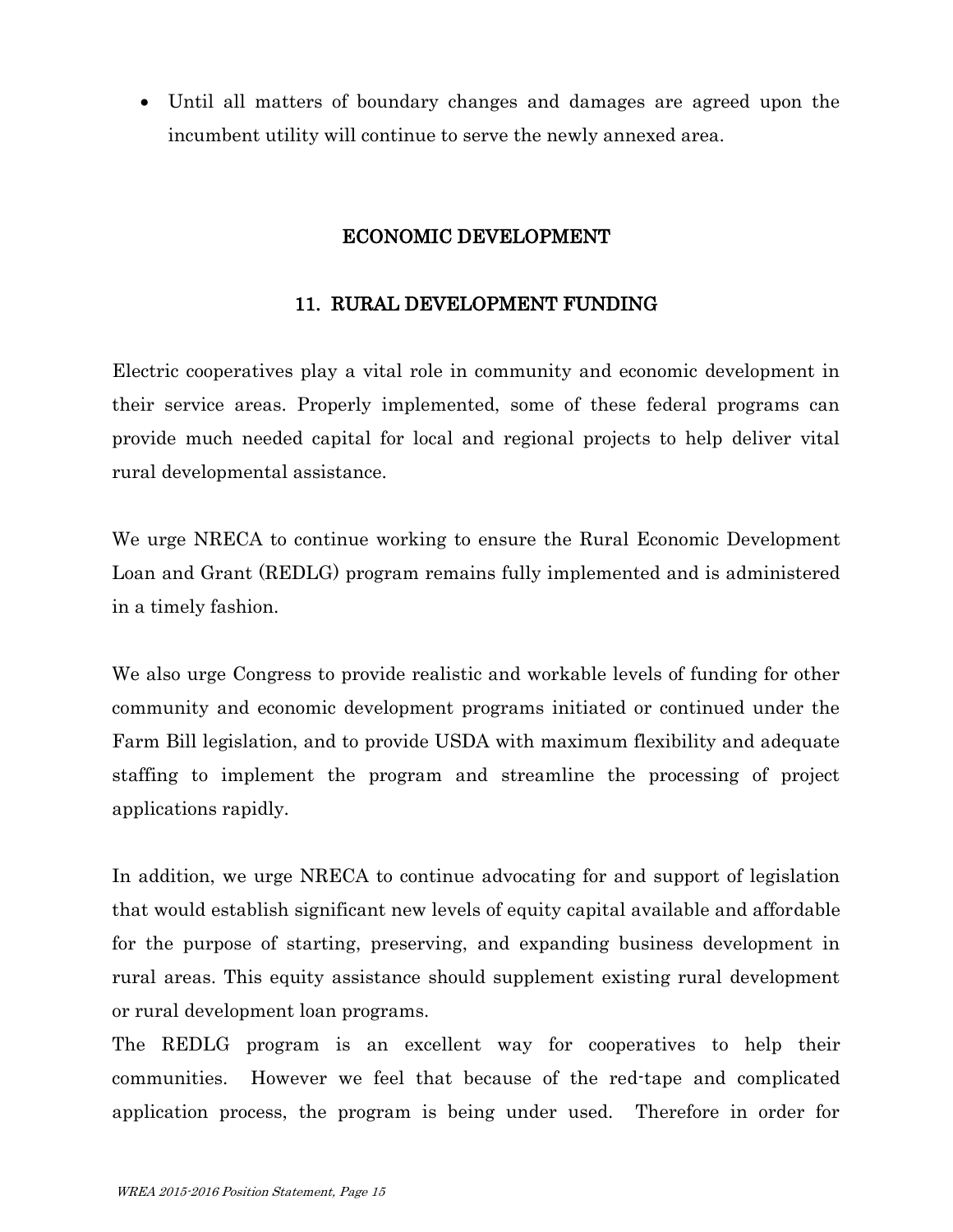cooperatives to take full advantage of the REDLG program, we urge NRECA to work with the USDA on developing a more user friendly application process.

#### LEGISLATION - STATE

# 12. INDIVIDUAL RESPONSIBILITY

The electric utility industry has many standard operating procedures to ensure linemen's safety and the safety of the general public. We believe that an electric utility should be indemnified and held harmless when an individual member of the general public gets within 10 feet of an overhead power line regardless of voltage. This statement of individual responsibility is consistent with state law in Colorado, Kansas, and Texas.

We support modification of the Wyoming Statutes to return this individual responsibility to the general public.

#### 13. ELECTRIC GENERATION TAX

As a result of vast coal resources, responsible planning and development, Wyoming currently enjoys an economic advantage in the electric generation market, with costs below the national average.

Our member systems and their respective member-owners receive the electricity generated by self generation and three generation and transmission (G&T) companies, also cooperatives, which are owned by the Wyoming's rural electric coops. A generation tax would be assigned directly to the G&T, would need to be passed on to the electric cooperatives and then collected from the retail member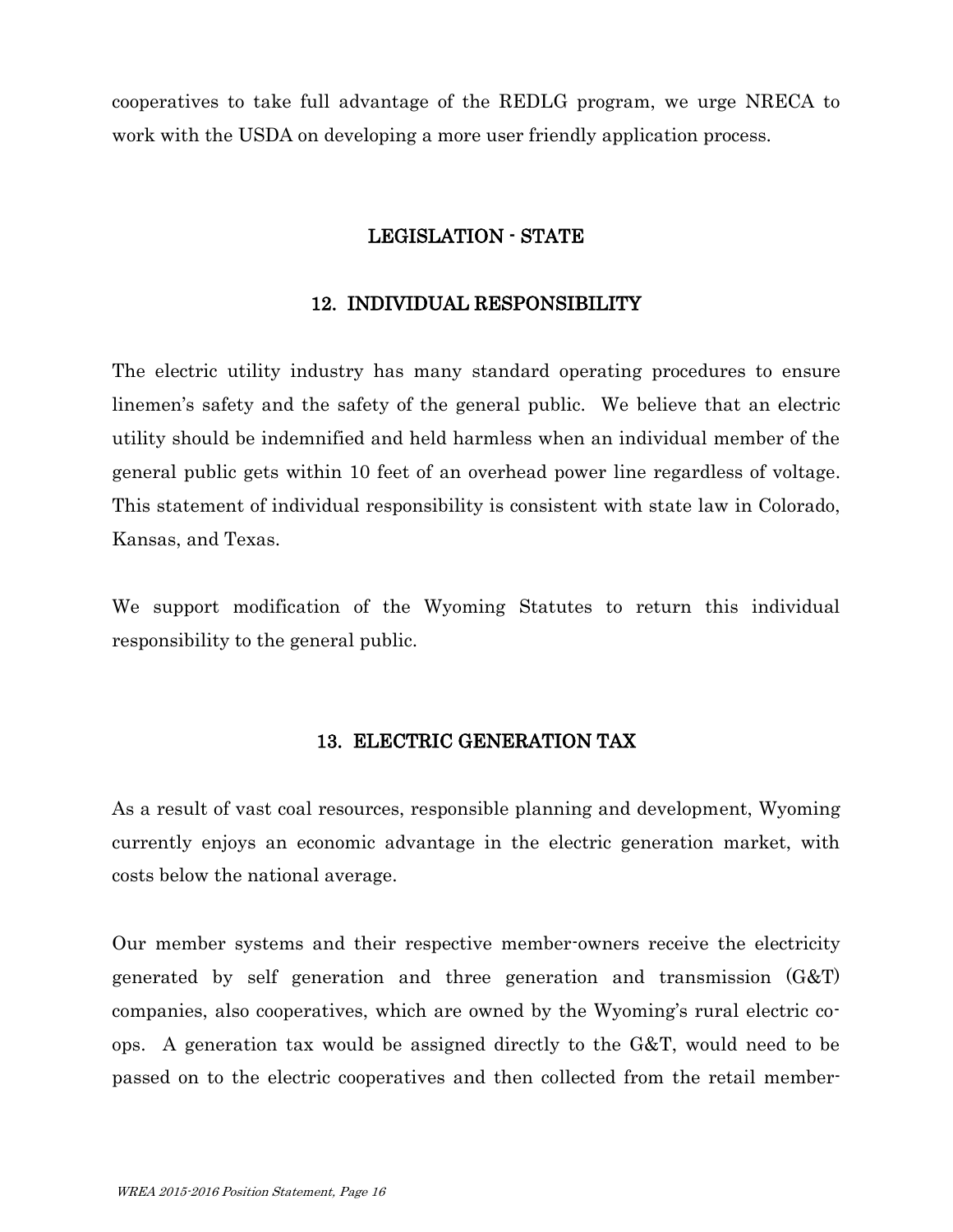owner. Such a tax could cause negative economic impact, and would discourage development of additional electric generation in Wyoming.

It will be impossible to apply the generation tax in an equitable manner. Memberowners along the borders of Wyoming, receiving retail services supplied by out-ofstate generators, would not be subject to the tax. Member-owners with industrial loads, who are very important components of Wyoming's economy, will be particularly hard-hit by a generation tax. Cooperative member-owners and noncooperative consumers in states other than Wyoming would pay a tax for which they have no representation and no choice.

We believe the premise that the majority of the generation tax will be applied to electric customers outside Wyoming is unconstitutional pursuant to the "Commerce Clause" U.S. Constitution, Article 1, Section 8. This type of reasoning could encourage other states to devise taxes that would impact Wyoming citizens in a like manner.

We oppose hidden, or implicit, taxation that is not fairly applied and that would appear to increase our member-owners electric rates.

#### 14. SUBDIVISIONS

Many developers are subdividing and marketing large-lot tracts without coordinating with affected utilities.

Without a requirement by the county for developers to plan for and install "backbone" utility systems, utilities are faced with the time consuming prospect and expense of dealing with each individual lot owner in developing a cost sharing methodology for the placement of the backbone system within the land development.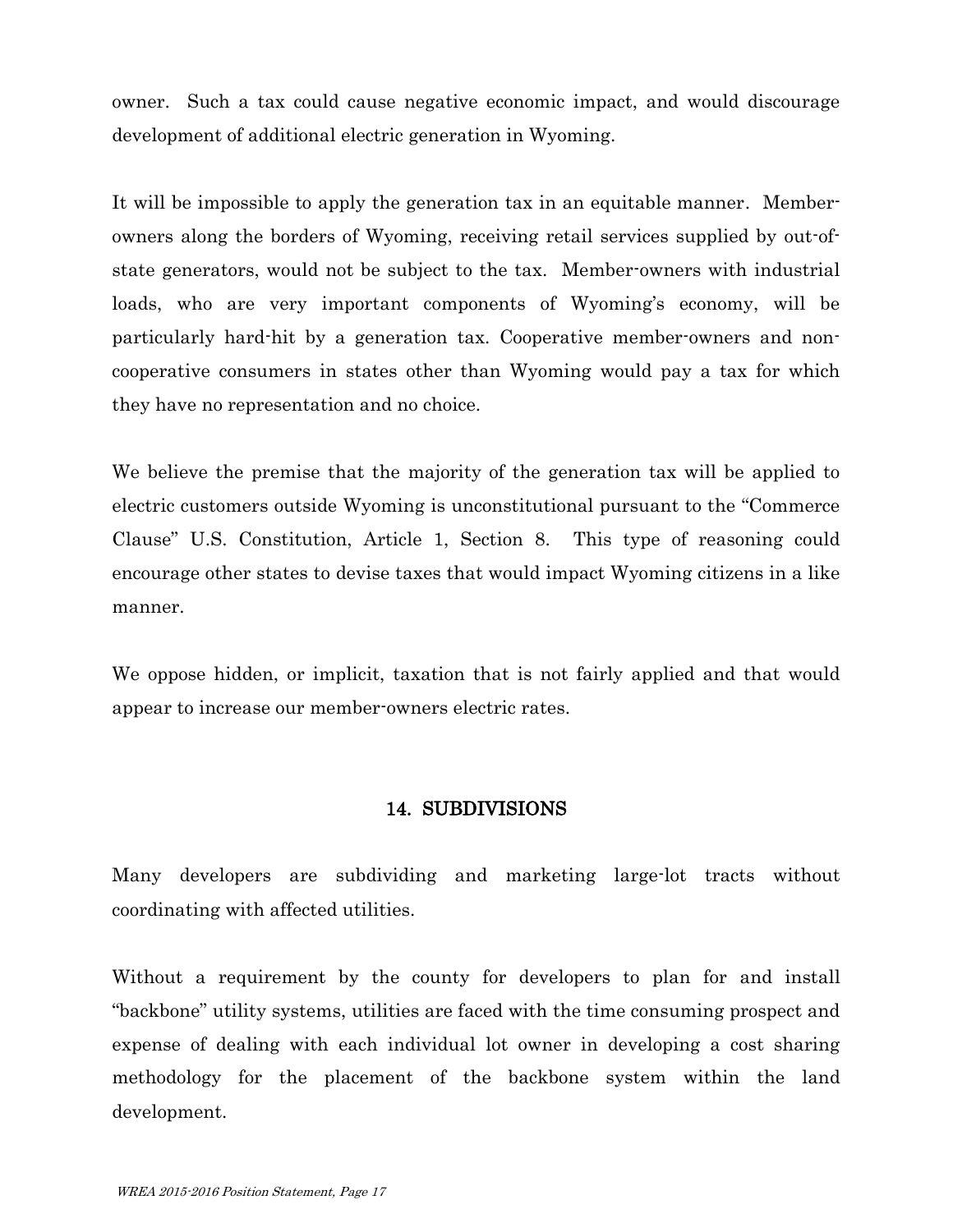As electric utilities serving mostly rural areas, members of the Wyoming Rural Electric Association welcome and appreciate growth in our service areas. We also strongly respect, and wish to protect, a landowner's ability to sell or gift individual parcels of land.

We support county planning regulation that would require developers to provide to the county board of commissioners:

- Evidence that the developer has met with all affected utilities and adequate/agreed upon utility easements are in place prior to any lots being sold; and
- Binding utility easements from all affected adjoining property owners that conform to applicable codes and rules, for power lines or other utilities; and
- Developers be required to install at a minimum the backbone utility systems, adjacent to each lot and readily accessible to the purchaser of said lot, the cost of said backbone system will be included in each individual lot price.

# 15. EMINENT DOMAIN

Rural cooperative utilities (co-ops) are unique and different from other utilities in that the people that benefit from our services are also the owners of the company. Therefore co-ops naturally have a close relationship with their member-owners, many of whom are landowners, and are better equipped to deal with rights-of-way issues that could involve condemnation. A majority of the co-ops have never, or very rarely, had to exercise their rights of condemnation. That is not to say that we do not need this right, but only that we use it as a method of last resort to accomplish our obligation to serve.

Because of the relationship co-ops have with their membership there is a common understanding of how to approach and deal with landowners with the respect they deserve. This understanding includes giving advance notice before any action will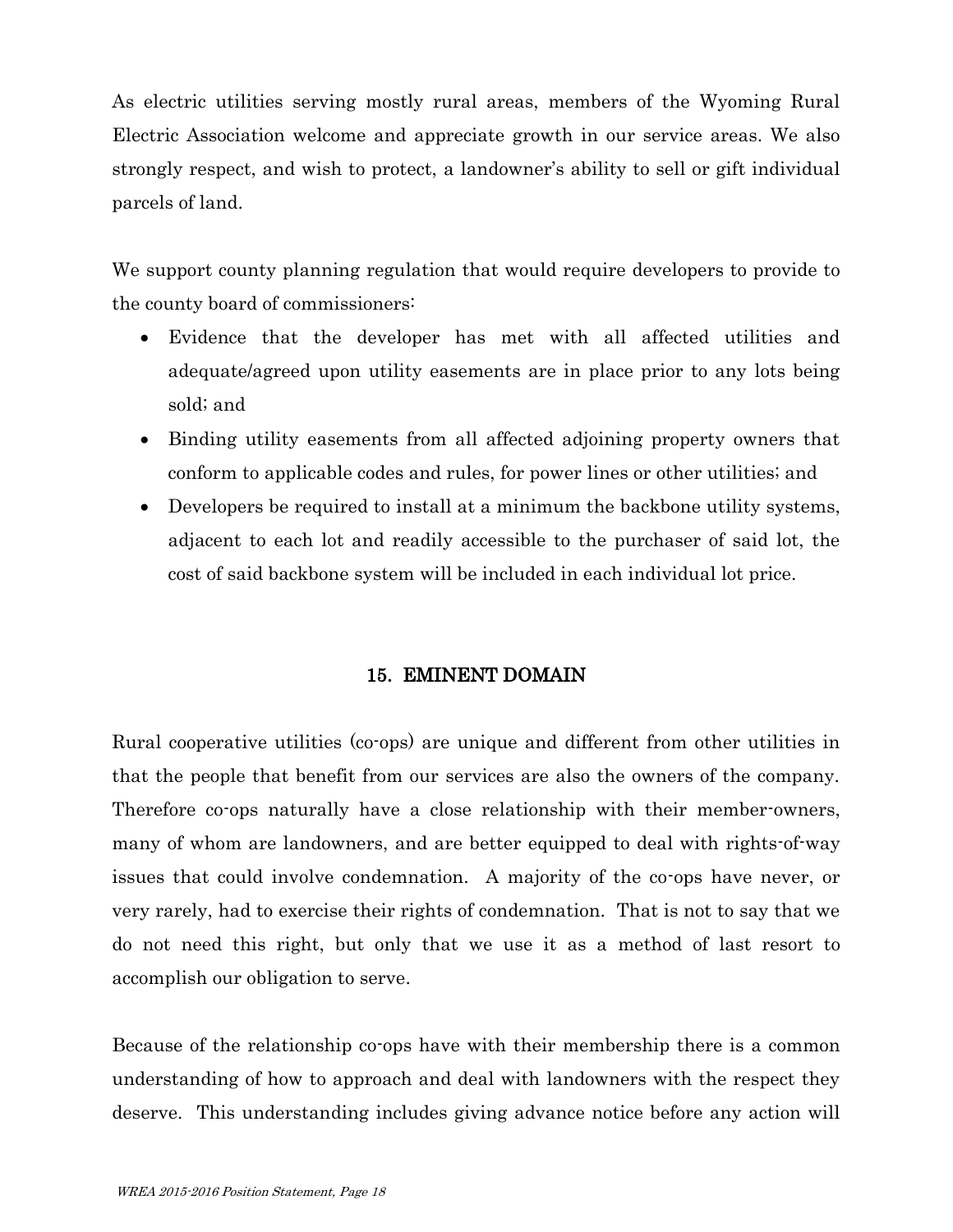be taken by the co-op on someone's property, and working with the landowner on a consistent basis, and in good faith, when discussing such issues as siting, access, and maintenance. That is not to say that there have not been or will not be instances where the co-op and the landowner disagree on an issue and would cause the co-op to initiate condemnation proceedings, which is why we oppose any diminishing of our eminent domain rights.

#### 16. SMALL RENEWABLE ENERGY PROJECTS

Wyoming cooperatives support and assist our member-owners choice to install small renewable energy facilities (25 kw or less) under the current net-metering law. However we oppose the state subsidizing or using state tax dollars to fund or promote these facilities at the expense of our existing member-owners.

# LEGISLATION - FEDERAL

# 17. RURAL UTILITIES SERVICE FINANCING

Electric cooperatives maintain nearly half of the nation's electricity distribution lines in order to serve 12 percent of our nation's electric consumers. These distribution lines span 75 percent of the nation's land mass. Installing, maintaining and replacing infrastructure in areas that include some of the most remote areas in this country is a difficult and expensive job, for both the distribution cooperatives as well as the generation and transmission cooperatives, that is made possible by the co-op partnership with the U.S. Department of Agriculture's (USDA) Rural Utilities Service (RUS)

Generation & Transmission (G&T) eligibility for RUS loans and loan guarantees has traditionally been tied to the purposes of the RE Act without regard to the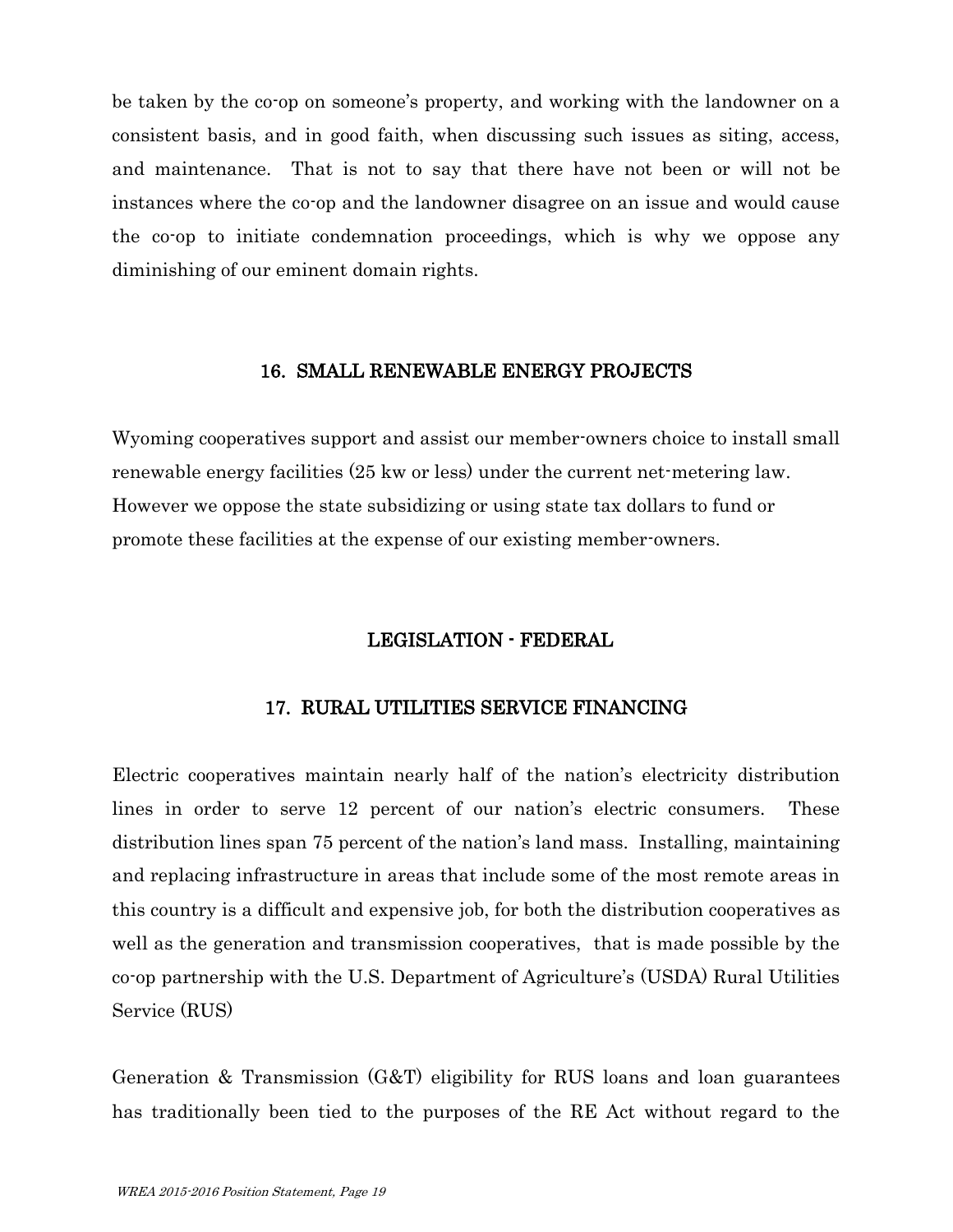status of a G&T's member systems as RUS or non-RUS borrowers. Further, RUS has traditionally used a once-rural-always-rural standard to protect the federal investment in electrical infrastructure. NRECA should take such steps as are necessary to preserve the RUS's traditional once-rural-always-rural tests for borrower eligibility.

Electrical distribution cooperatives are eligible for four types of loans from the USDA RUS: municipal rate loans; loans based on "hardship" criteria, and FFB and Treasury Rate loans.

We urge Congress and the Administration to take the following steps with regard to this important loan program:

- Continue a commitment to long-term financing for Wyoming's electric cooperatives;
- Keep RUS direct loans to levels adequate to meet current requirements and to authorize sufficient loan guarantee levels;
- To support RUS in their efforts to facilitate processing loan applications in a more timely fashion.
- Restore Funding to provide loans for all base load generation projects regardless of fuel choice.

# 18. G&T AND DISTRIBUTION COOPERATIVE REFINANCING

We support the refinancing, with a continuation of RUS guarantee, or repayment of the generation & transmission and distribution cooperative loans from the Federal Finance Bank (FFB), without penalty, which have interest rates above the market rate. The federal regulations should be consistent with the intent of Congress.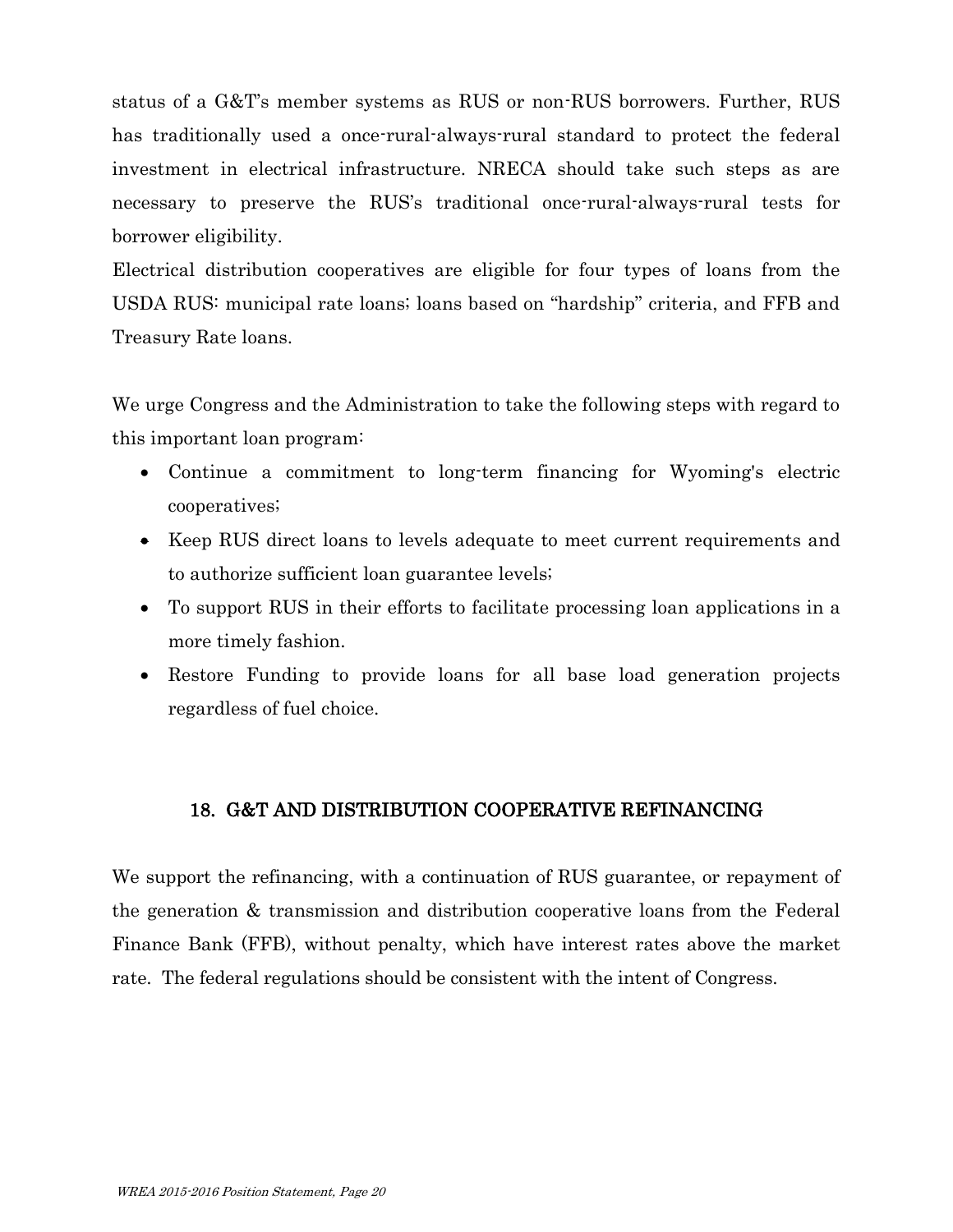#### 19. USE OF TAX EXEMPT FUNDING

Municipal utilities have long had the benefit of tax-exempt financing to serve their customers. Municipal utilities now seek the benefits of such financing for private use in a competitive marketplace. These benefits go beyond the original Congressional intent for tax-exempt financing and could be used to the detriment of RUS borrowers or rural electric systems.

We urge the Congress to grant tax-exempt funding for competitive purposes only if it provides that such funding not be used to adversely acquire electric load or service territory from a rural electric system borrower of the RUS or a rural electric system with certificated service territory granted under the jurisdiction of a state utility or service regulatory body.

#### 20. CLEAN RENEWABLE ENERGY BONDS (CREB's)

New renewable generation capacity is significantly more expensive to install than conventional gas or coal generation. Accordingly, federal Production Tax Credits (PTCs) have been made available for over a decade to investor-owned utilities and private developers for the purposes of bringing down the price of renewable generation. Electric cooperatives can not utilize the PTC because we are not-forprofit and therefore have no federal tax liability from which to deduct the tax credit. To address this inequity, the Energy Policy Act of 2005 established the Clean Renewable Energy Bond (CREB) that electric cooperatives, et al, could take advantage of using.

Congress developed CREBs as an incentive tailored to the unique characteristics of cooperatives. The program enables the nation to tap the full potential for renewable generation within the not-for-profit utility sector, thereby accelerating the push for the technology needed to make renewable generation more economical.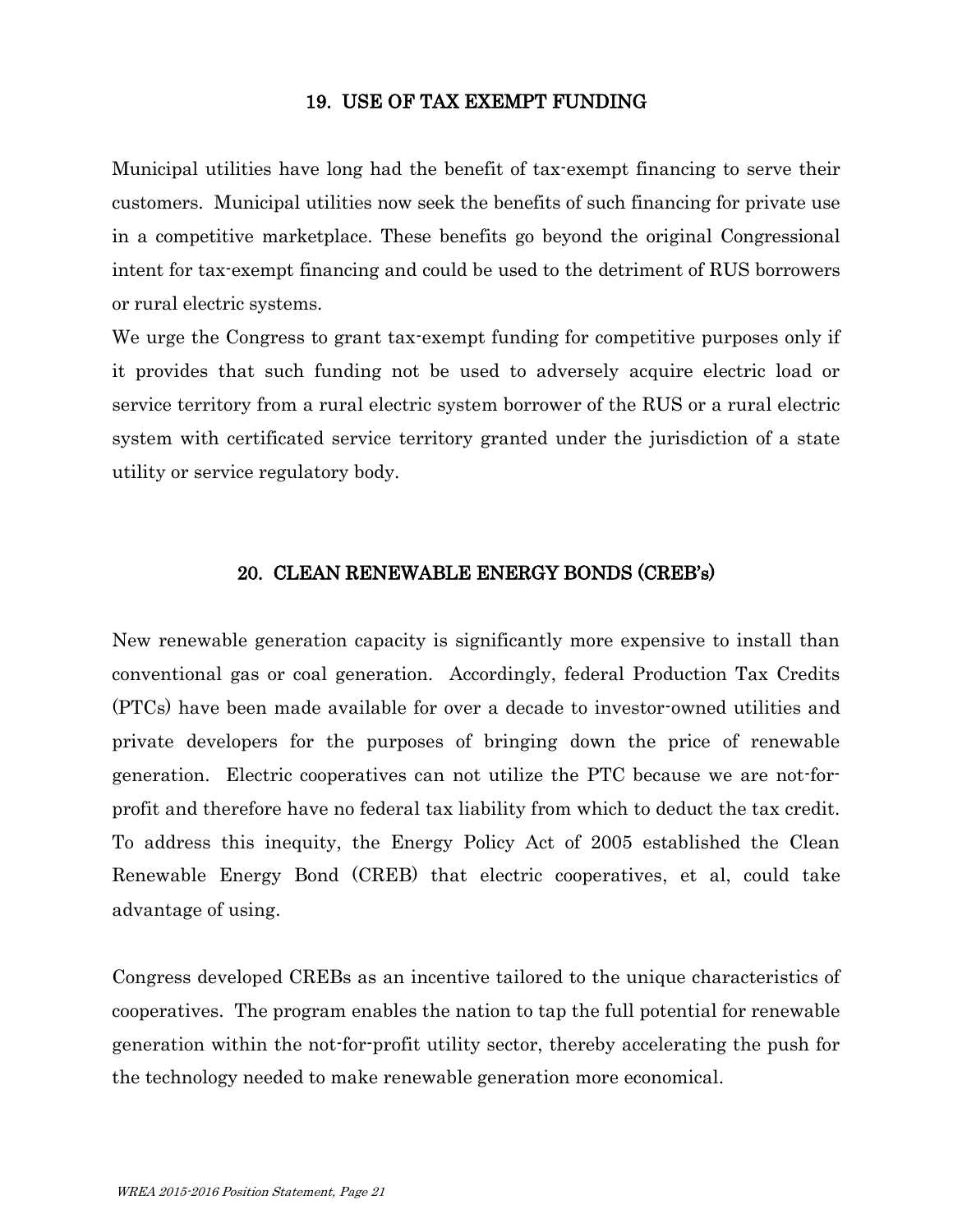The WREA supports efforts by Congress to extend the CREBs program into the future and to increase the annual authorization to \$1 billion with at least \$375 million set aside specifically for electric cooperatives.

# 21. BREACHING OF DAMS

Hydropower is vitally important to meeting the existing needs and growing demand for electricity in the United States. Most Wyoming retail electric customers are served by utility systems that depend on hydropower generation resources.

Proposals to breach or remove dams pose an alarming threat to the generation of clean, renewable, hydroelectric power. Such proposals have been advanced in several major river systems, and would have significant negative impacts to the nation's power supply.

Removing the dams would lead to serious, adverse environmental and economic consequences through the loss of clean, renewable hydropower generation. Other renewable power generation alternatives are often more expensive, less environmentally benign, and in many cases not available on a timely basis.

Removal or breaching of dams would have severe consequences for municipal water supply, agriculture, flood control, navigation, recreation, and other water supply needs, impacting millions of people throughout the nation.

Removal of federal dams would negatively impact the federal debt repayment obligation associated with such dams.

We urge Congress and the states to reject these proposals. The vast benefits of the nation's multipurpose water storage projects and the associated hydropower facilities far outweigh any result from removal or breaching of dams.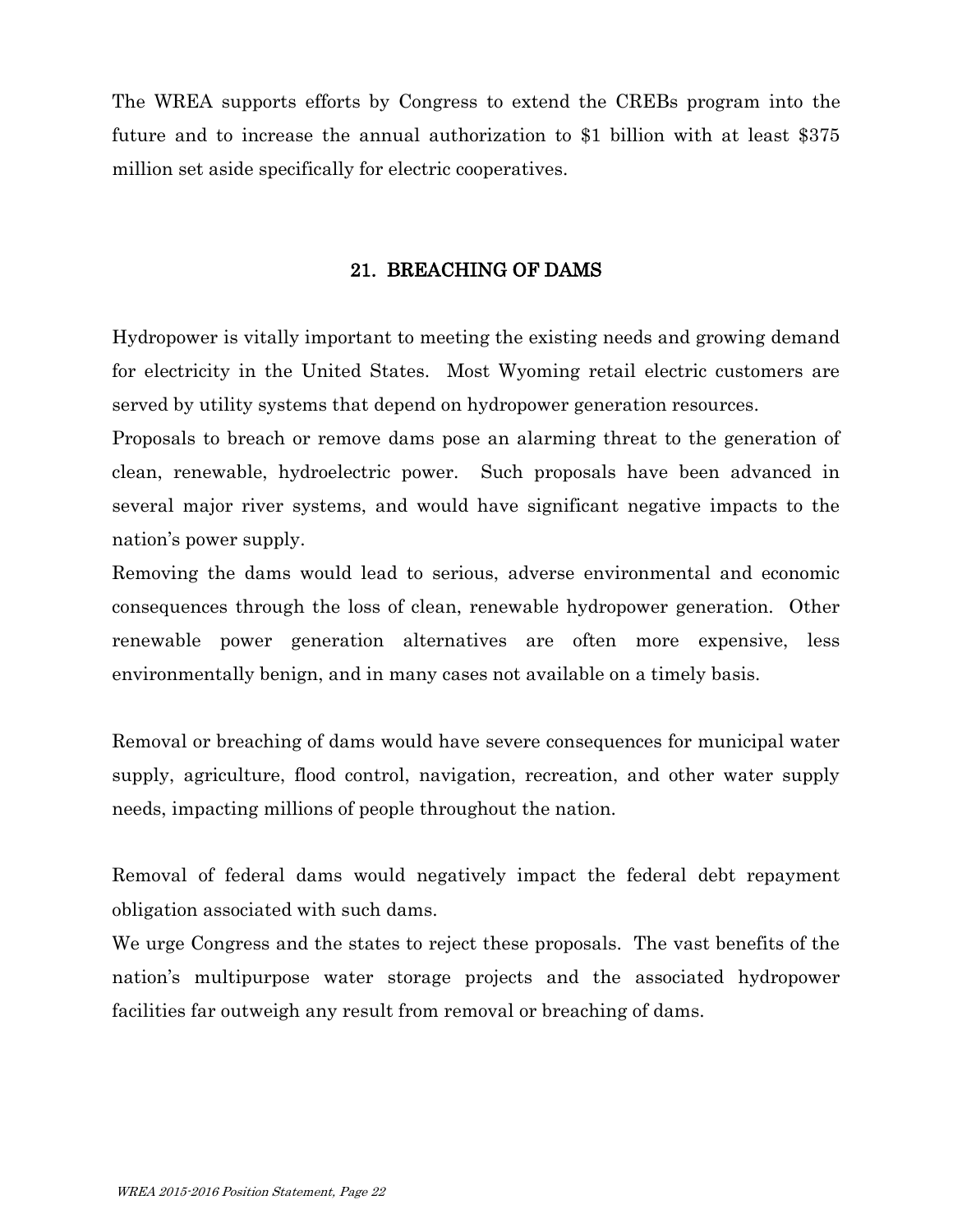# POWER SUPPLY

# 22. FACILITATION & USE OF DOMESTIC FUELS FOR NATIONAL ENERGY POLICY & SECURITY

Constantly shifting United States energy, environmental and regulatory policies over the last half-century have dramatically affected the nation's mix of fuels used for electricity generation.

The United States must continue to develop domestic fuel resources and additional fuel options if it is to preclude substantially increased dependence on these foreign petroleum sources.

NRECA should continue to pursue appropriate legislation to facilitate the use of domestic coal, oil and gas resources, nuclear energy, and renewables, giving proper and appropriate recognition to the potential impact on the environment while also recognizing the positive impact of these resources on national energy security and the nation's economy.

NRECA should urge the Congress and the Administration to ensure that appropriate funding is available for research and development and incentives to fully utilize domestic resources including renewable energy. Information on the economic and technical viability of renewable energy generation should be made available to policymakers and the membership. These programs should be made available to all segments of the industry on an equitable basis.

# 23. HYDROELECTRICITY -- A RENEWABLE RESOURCE

Hydroelectric power facilities have for decades provided economic, reliable, and environmentally friendly, renewable energy resources for many consumers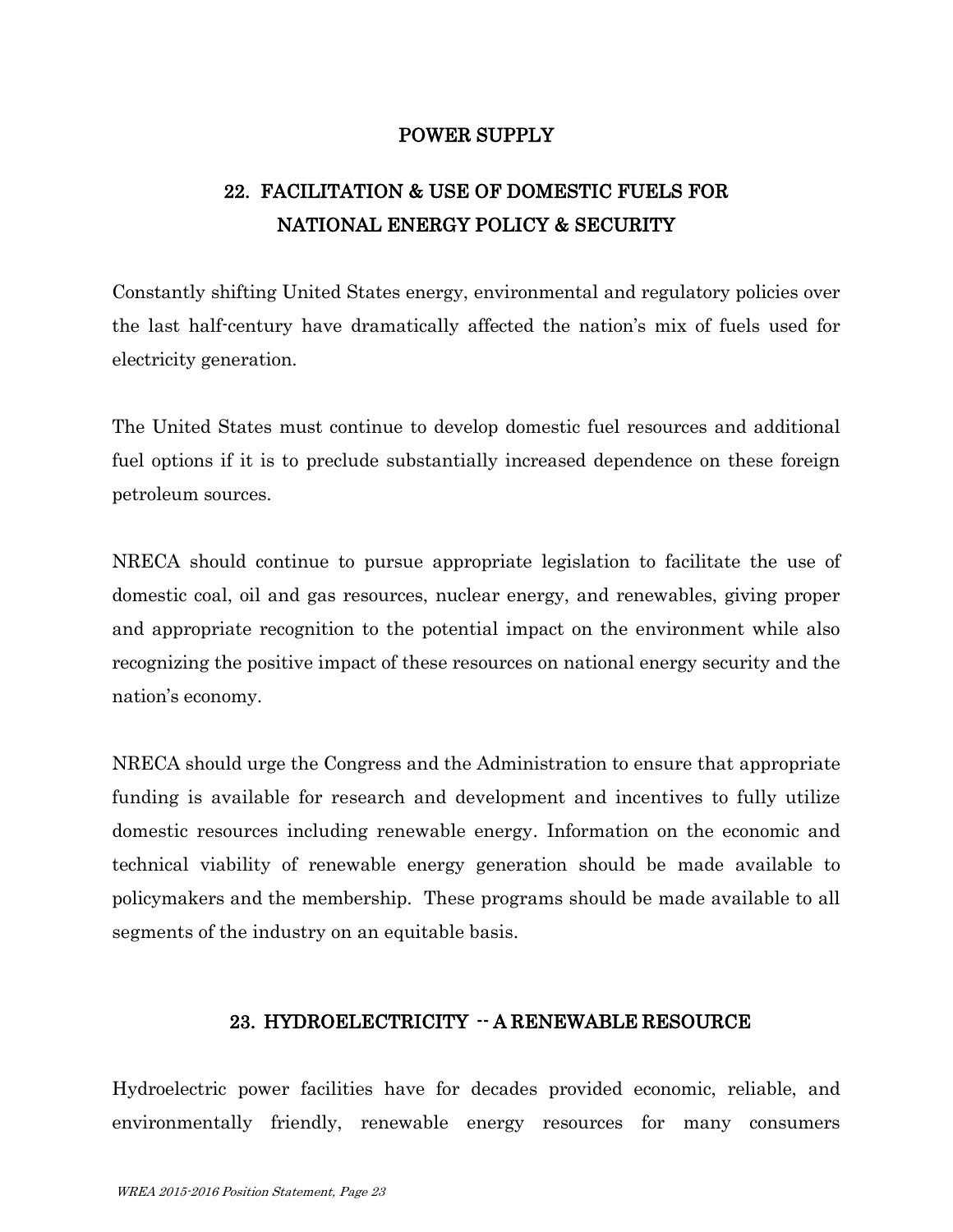throughout the country. Defining renewable resources becomes crucial to electric utilities as the federal government and others look at mandated resource portfolio standards.

Hydroelectricity often is being rejected as a classifiable renewable resource by some federal agencies and other groups for political reasons, even though a definition of renewable energy is a perpetual, naturally occurring form of energy that can be successfully harnessed to produce electric power without the creation of waste, emissions or byproducts. Clearly, electricity generated by the force of falling water meets this definition.

We urge Congress and the Administration to take action to classify hydroelectric power from projects large, small, existing, and future as a renewable resource and be treated equal to other forms of renewable energy such as that produced from wind and solar. Furthermore we urge Congress and the Administration to support locating clean renewable hydroelectric facilities at existing damns on federal land where the disturbance has already taken place.

# 24. SALE OF POWER MARKETING AGENCIES

The availability of cost-based hydropower is a valuable resource that serves member-owned systems. Preference customers have made repayments in accordance with the law and we believe the continuation of the preference principle is essential to the maintenance of member-owned rural electric cooperatives and municipal utilities.

We oppose the sale of power marketing agencies by the federal government unless the sale:

- Improves the efficiency of federal hydropower operations;
- Protects the equity interest of preference customers;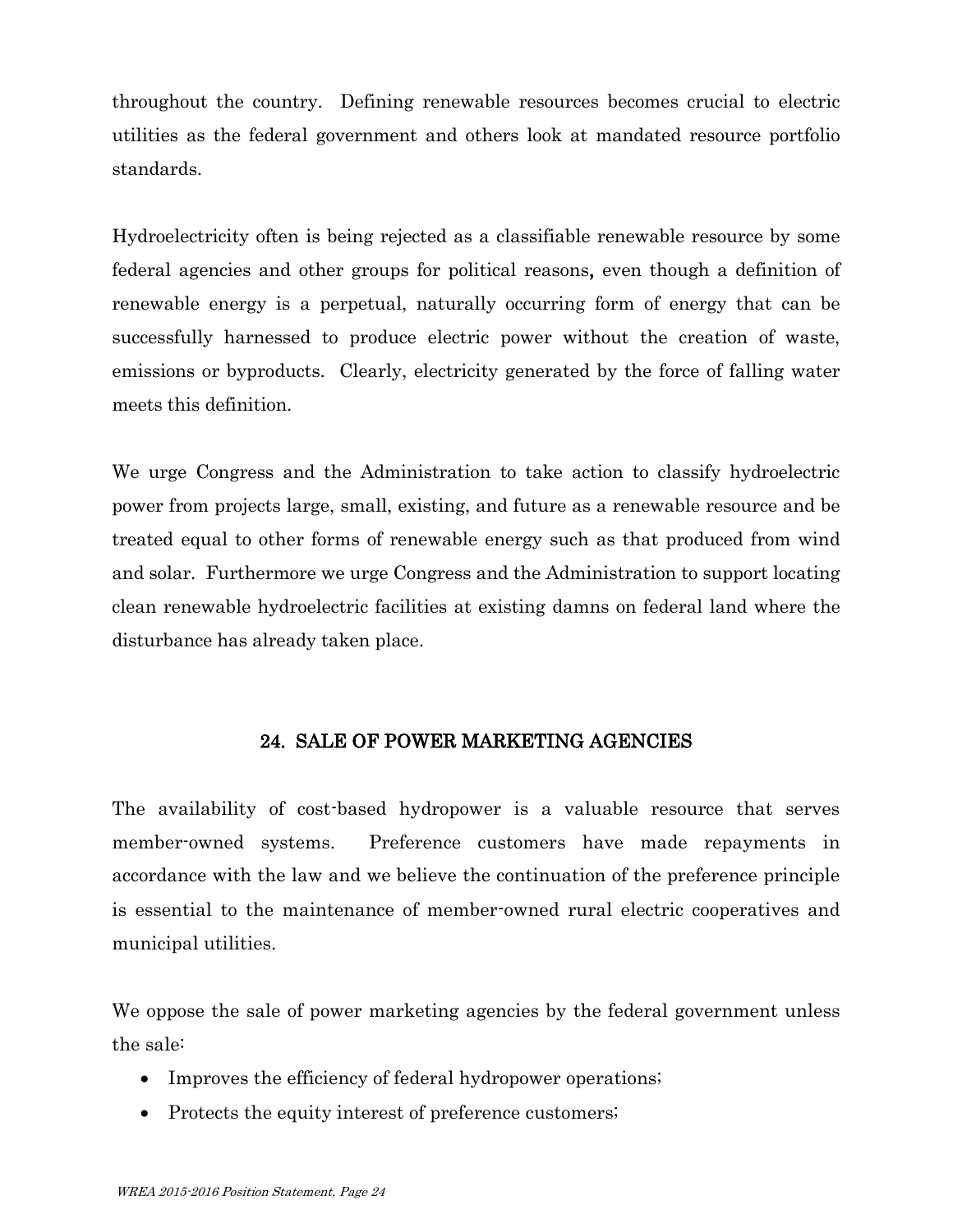- Preserves their competitive stance;
- Prevents unjustifiable increases in electric rates to our member-owners;
- Retains federal power customers' first right to purchase such facilities;
- Of power to the utilities continues on cost based pricing.

In addition, we oppose any legislative effort toward market based rates, altering existing repayment schedules and any changes that would allow the private development or alteration of the operations of hydropower resources at federal facilities for other than the benefit of existing customers.

# TAXATION

# 25. LOSS OF TAX REVENUES

Reductions of federal tax revenues are having detrimental effects on working citizens—young and old—in communities throughout the nation. The problem lies in the vast tracts of land the federal government owns; while the federal government owns no more than 14 percent of the land in each of the states situated primarily in the east, no less than 27 percent of the land is federally-owned in western states, and in four western states (AK, ID, NV, and UT), 62 percent of the land is federally-owned. In Wyoming approximately 50 percent of the area is federally owned.

The states cannot assess property taxes on federal lands and federal lands are less likely to be developed, reducing the potential for royalty revenues to accrue to the states. Western states are harmed by federal land ownership in a number of ways:

 As states grapple with education funding, reductions in rural school districts located on federal lands can have more dramatic effects. The loss of a single teacher can mean the loss of curriculum offerings or, at a minimum, create a greater burden on the remaining faculty than in urban districts where such cuts can be spread across a wider variety of programs, teachers, and student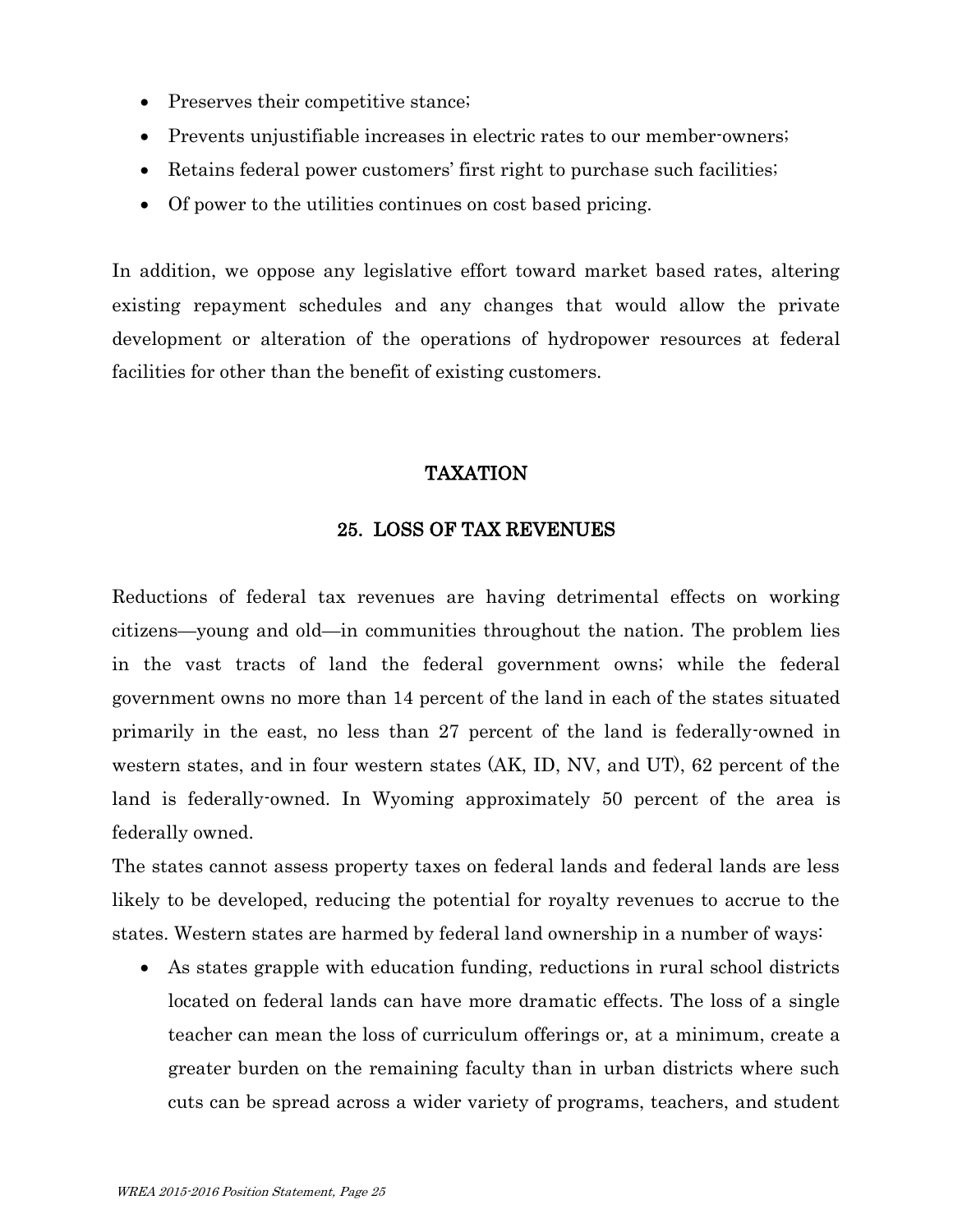population. As educational opportunities decline, young people leave rural high schools less prepared to compete in a global economy, and their ability to contribute to the economic vitality of their local communities is eroded.

 When timber harvesting is reduced on federal lands nationwide there is a corresponding reduction in federal payments to rural communities causing a reduction or elimination of essential community services. The alternative, imposing excessive taxes on residents and businesses in these counties, creates an undue hardship on these citizens, many of whom are memberowners of electric cooperatives.

We support policies that adequately compensate western or rural states for public education, timber harvest, and other essential services resulting from the large amounts of non-taxable federal lands in those states.

We urge NRECA to continue supporting policies that address these tax revenue losses and which provide a process for developing long-term solutions in accord with a definition of a sustainable forest management. This definition must provide that ecological, economic and other social factors receive equal consideration in the management of national forests.

# 26. TAXATION-WYOMING

We believe all property in the State of Wyoming should be assessed for property tax purposes as equitably as possible in order to meet the needs of the state and its political subdivisions now and in the future.

We support the following positions and encourage the legislature to recognize them as part of Wyoming's tax policy:

 Any tax formula used for electric distribution facilities must recognize the relatively low revenue per mile generated by rural electric cooperatives;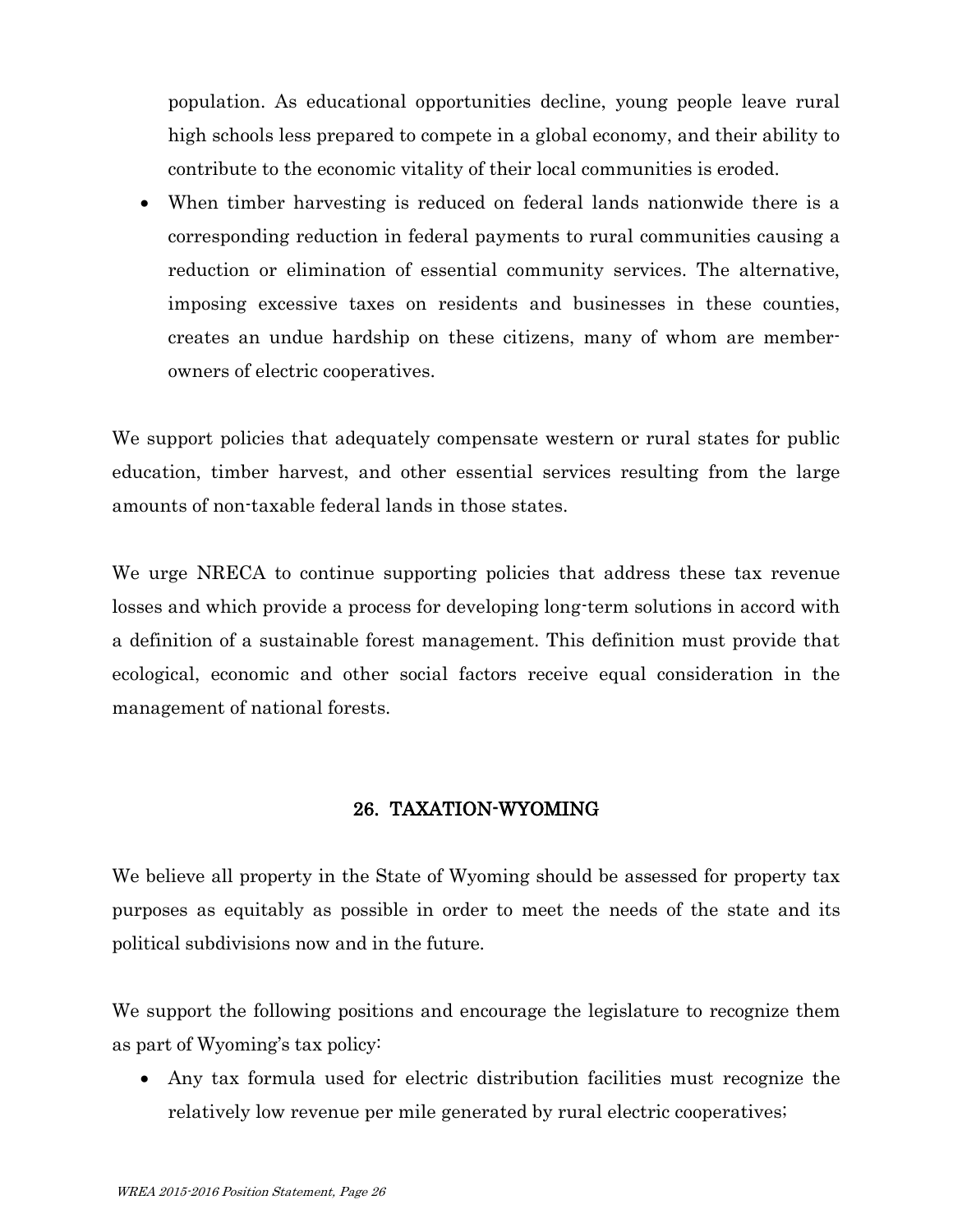Pollution-control equipment on power plants should continue to have taxexempt status.

We support a state system of reasonable and equitable taxation of Wyoming's mineral resources.

We oppose federal limitations on the state's ability to tax its own resources.

# 27. ENERGY TAXES AND EXTERNALITY COSTS

There have been numerous federal revenue proposals in recent years on energy and energy sources. Due to their regressive nature and potential negative impact on rural residents, we oppose any new federal tax on energy or energy sources that unfairly burdens rural electric member-owners or negatively impacts national economic growth.

We also oppose any federal tax that punitively targets coal, as compared with the taxation of other fuels used to generate electricity, and the use of special state or local levies or fees on electric utilities and their member-owners that do not fairly and equitably distribute the burden over all taxpayers.

In addition, proposals to tax environmental externalities, i.e. costs assigned to residual environmental impacts of a generation resource that remains after the resource has complied with all existing federal and state environmental standards, are extremely subjective and do not apply to all sources. Therefore, we oppose the imposition of externality costs that would affect the marketing of power from existing facilities that already meet the federal and state standards.

We believe an energy tax is highly regressive, inflationary and detrimental to the nation's economy and urge Congress and state and local policy makers to consider this in proposals to increase taxes or raise revenues.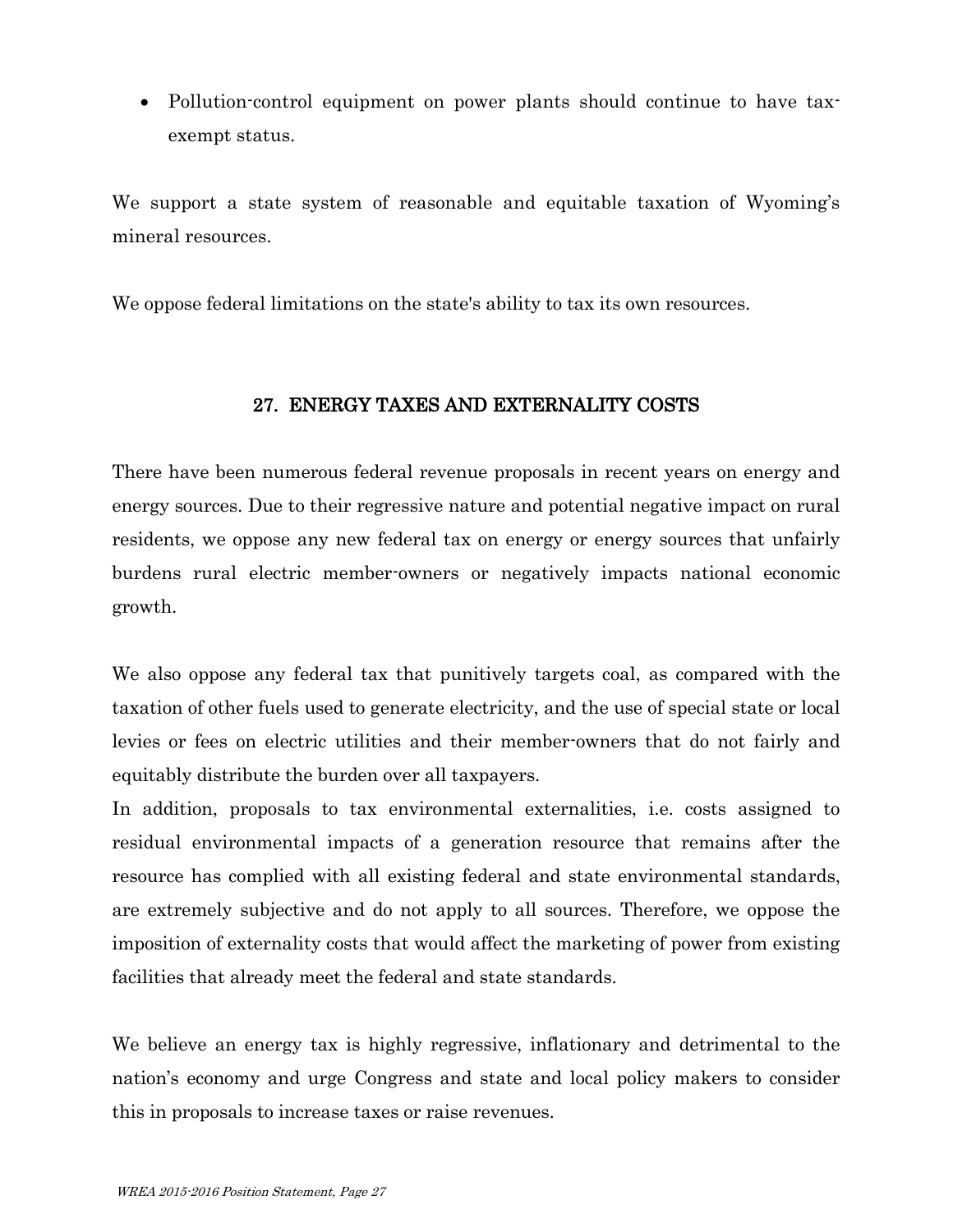# CONTINUING POSITIONS

Continuing Positions are ongoing issues affecting WREA and its membership

# AGRICULTURE

# 1. FEDERAL LAND MANAGEMENT

Lands in Wyoming are approximately 50 percent federally owned. Management of this land directly affects Wyoming's economic future. Wyoming and other public land states should have a greater role in decisions regarding the management of federal lands.

The United States Congress and the Administration, as well as the federal-lands states involved, have argued strenuously regarding proposals to change the regulations and grazing fees applied to multiple use on public lands.

Range land reforms must provide a fair compromise regarding all multiple use issues, including the preservation of water rights for the states and the leaseholders that use them.

We believe that principles established to maintain open range on public lands will best preserve those lands for wildlife and other multiple use purposes and that private lands intermingled with public lands will likely be converted into residential development if the economic basis for grazing is upset.

We urge Congress, the Department of the Interior and the Department of Agriculture to implement grazing and logging techniques to reduce fuels on federal lands to help mitigate the possibilities of future wild land fires. Furthermore, new regulation or fee increases should not create an economic hardship on either individual or state economies.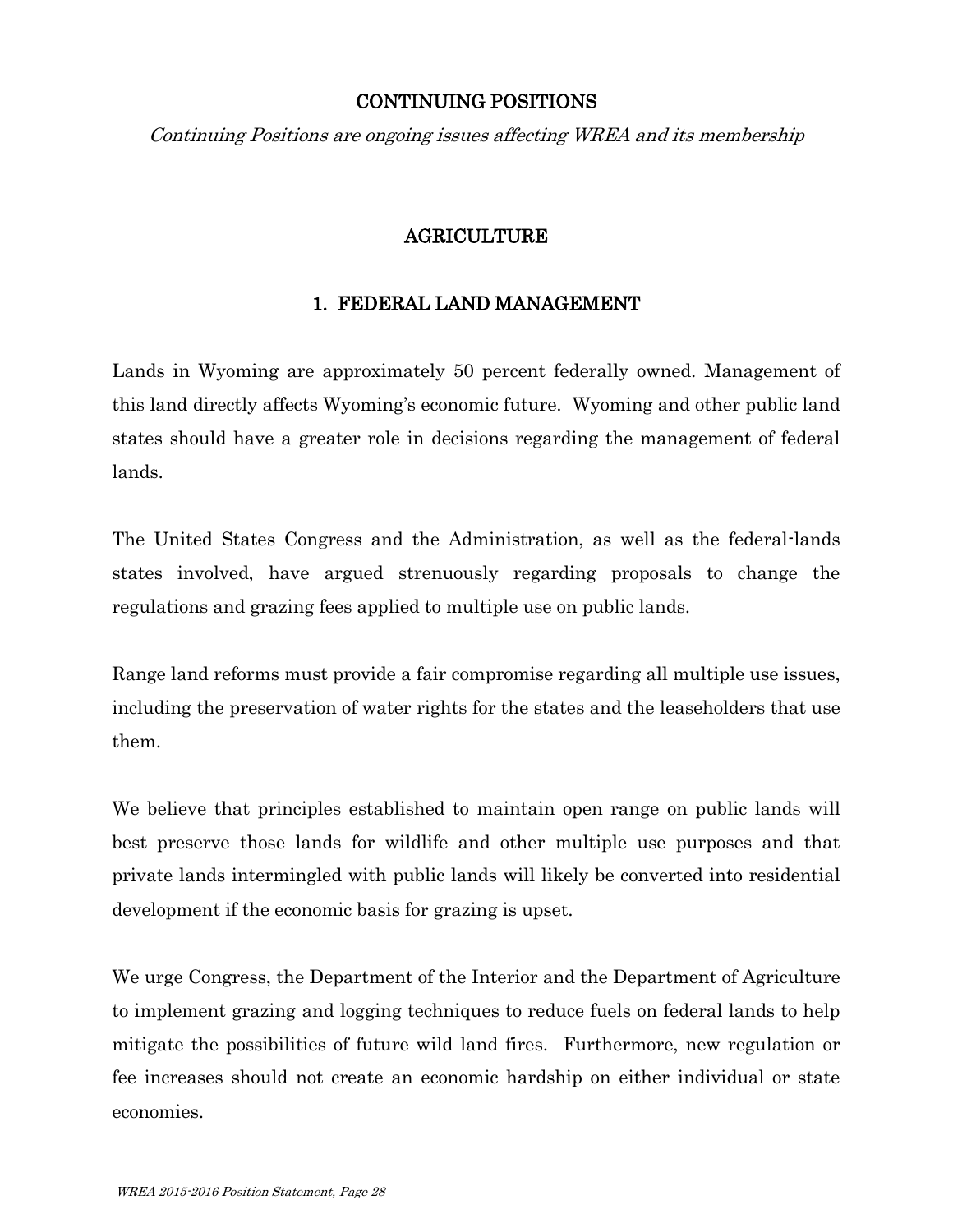# 2. STATE LAND MANAGEMENT

Agriculture is an important asset to the economic well-being of Wyoming and provides a strong base for future economic growth. State lands are an integral physical and economic component of many Wyoming farms and ranches. In addition, agricultural operators use state leases as part of their base to borrow operating funds.

The current system of preferential rights of the lessee for either the lease or purchase of state trust lands is fair and equitable, does not violate the trust responsibility, allows for economic stability and should be continued. We believe that prior to the sale or lease of state lands to another party, the Director of State Lands and Investments should consider the following factors:

An evaluation of the long-term stewardship provided by the current lessee such as:

- Physical improvements to the range and its structures;
- The implementation of range management practices have increased the value of state lands and improved the habitat for the wild game populations;
- The local agricultural lessee represents the state's interests by providing onsite protection and management of these lands.

#### 3. WATER DEVELOPMENT

The importance of water to Wyoming's future cannot be overstated. Protecting the State's authority to manage its water resources is critical to our agricultural base, our wildlife, our industries, and our communities. Administration and ownership of water is one of the most important States rights issues that we face, and we oppose any legislation that seeks to federalize Wyoming's water through such things as the "Clean Water Act."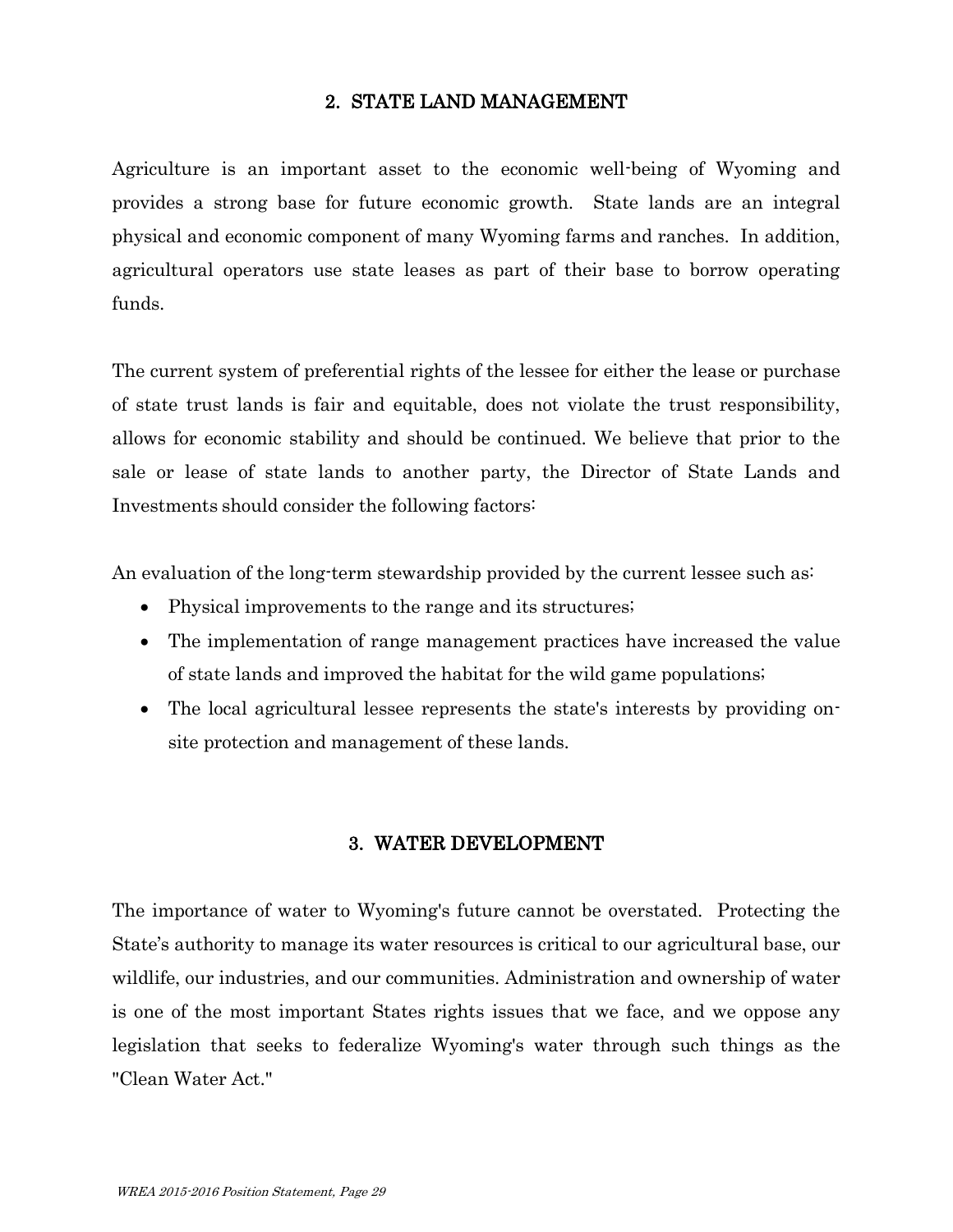We also oppose any efforts by the National Forest Service to adopt misguided and top-down regulatory actions (such as the "Roadless Rule") that heighten the risk of catastrophic forest fire and that will result in the destruction of our watersheds.

# 4. MANAGEMENT OF FEDERAL LANDS TO ABATE WILD FIRE CONCERNS

Many of our Member-Owned Electric Cooperatives have electrical distribution and transmission facilities on and within the bounds of Federal Lands. Cooperatives strongly support and appreciate the continued use of these existing power line right of ways and the approval of new right of ways as they are needed, however; recent wild fires on these Federal Lands have damaged Cooperative facilities resulting in a significant financial burden to the Cooperative and its Member-Owners. Cooperatives are extremely concerned that Federal Land Management Personnel, in their efforts to address and mitigate the multiple lawsuits applied by environmental groups, have reduced the multiple use component of these Federal Lands which has in the past has proven to be a key element in managing these lands for their continued health and well-being.

Noted changes in land management practices in recent years such as; reduced livestock grazing and timber harvest have lead to a significant increase in the available fuels on the ground within these Federal lands which has further led to an experienced increase in wild fire danger.

We urge Federal Land Management Officials to revamp their current management strategies, to include a return to the livestock grazing and timber harvest practices that worked well in the decades leading up to the current management plan…which is simply not working.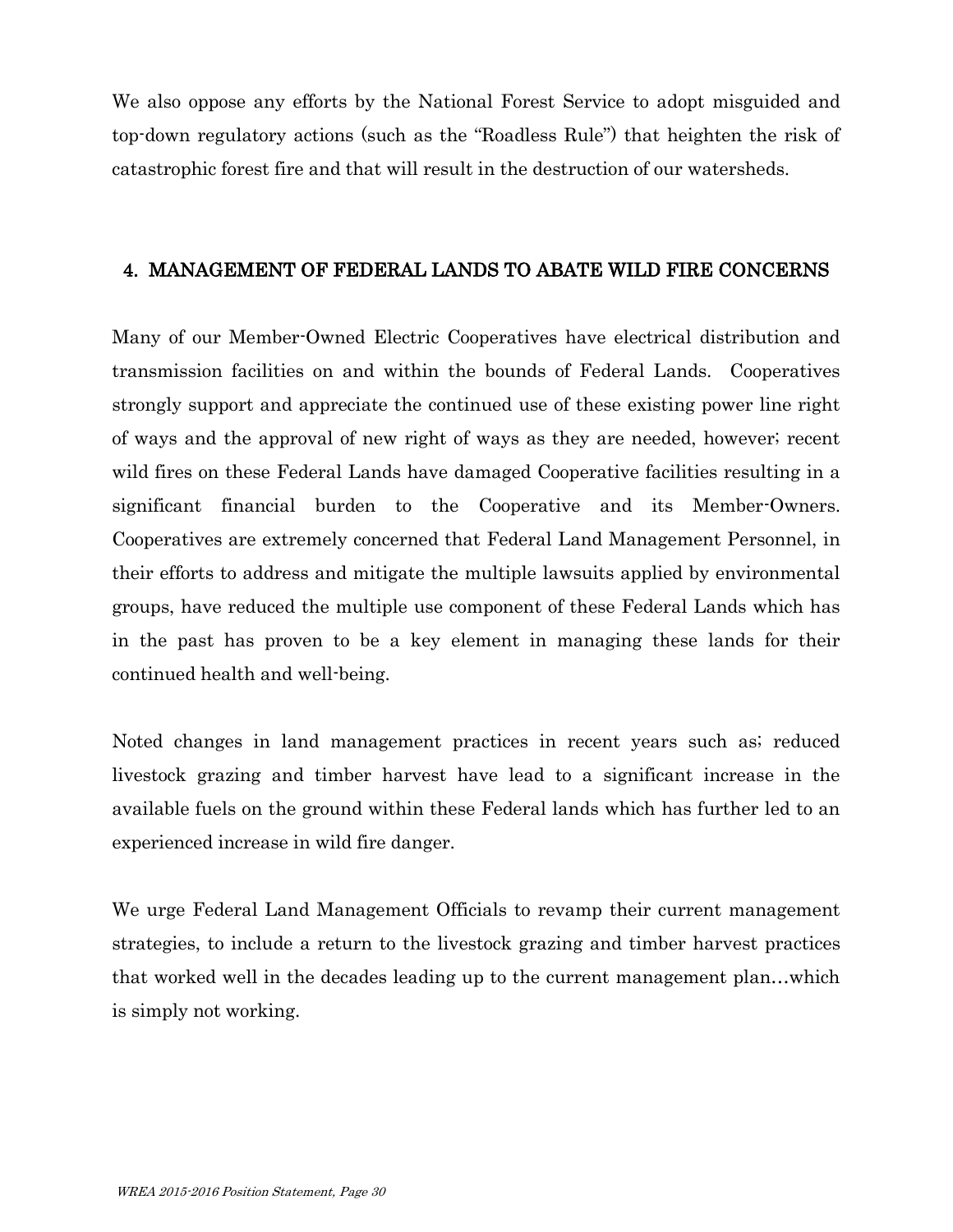# GENERAL

# 5. RURAL HEALTH CARE

Small Wyoming communities cannot always support a full-service hospital. Rural health care needs can, however, be met in a variety of ways, including facilities to provide preventative care, long-term care, emergency and stabilization services. It is critical that these facilities qualify for maximum reimbursement payments. Rural electric systems have a vital interest in health care in their communities. The wellbeing of member-owners and employees and the economic viability of our communities depend on access to affordable, quality health care.

Telemedicine technology can provide a vital link for rural health care providers to medical specialists in distant cities. This technology can also provide diagnostic and other outreach programs for rural communities.

A key component of rural health care, considering the great distance between hospitals in Wyoming, are the excellent state-sponsored emergency medical treatment teams who act in those critical minutes following an accident or sudden illness.

To maintain their effectiveness, these mostly volunteer EMTs must receive annual training to earn and maintain their certification.

We commend and support the efforts of the State of Wyoming and the Wyoming Congressional delegation in recognizing the needs of our rural state and enhancing rural health care in Wyoming.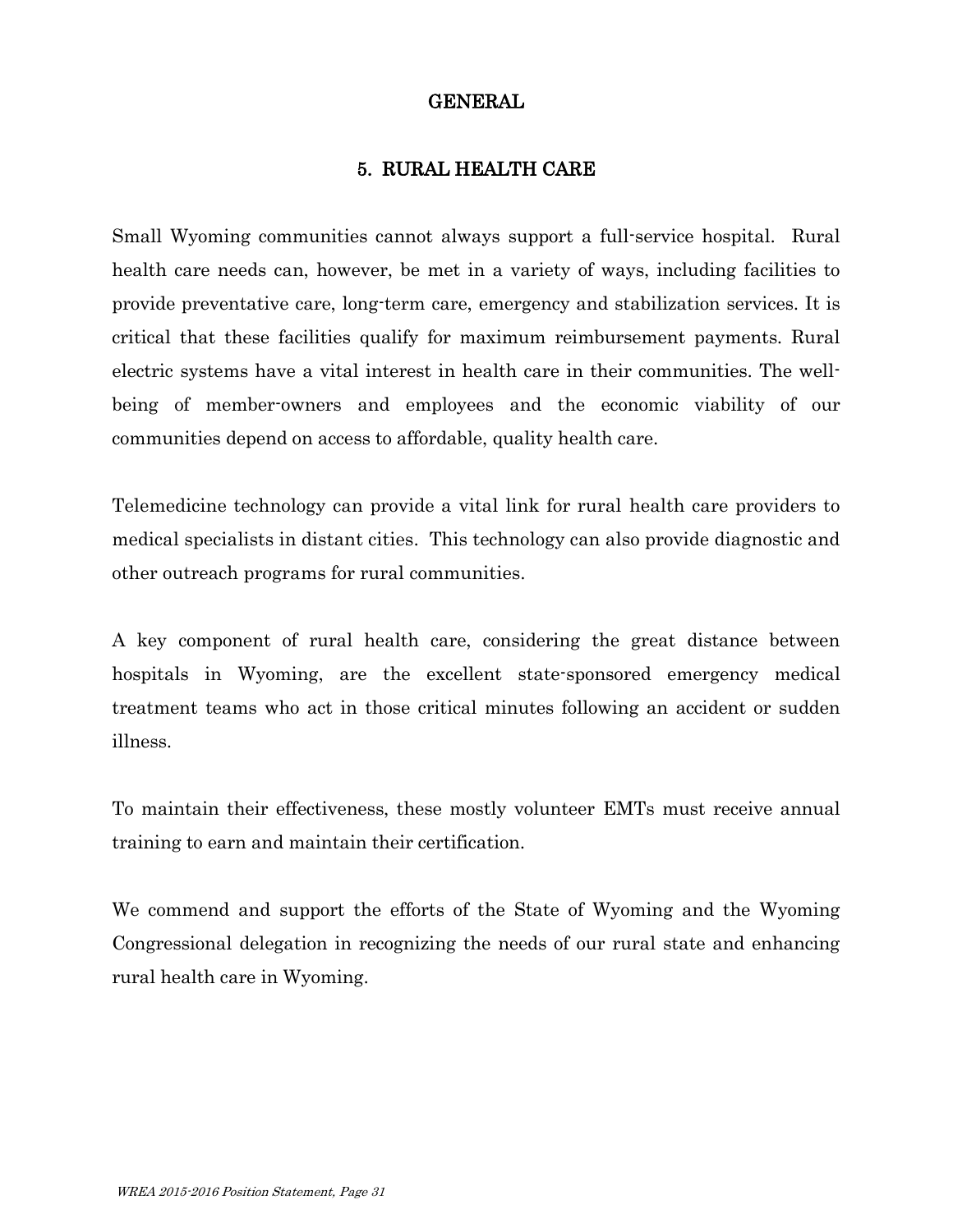#### 6. ELECTRIC RESEARCH AND TECHNOLOGIES

In a rapidly changing and complex industry, scientific and technological advances enhance the ability of electric cooperatives to supply reliable and affordable electricity. Electric research and technology development can play a leading role in energy conservation, environmental protection and enhance economic development in the rural areas.

Research and development programs such as those put together by the Cooperative Research Network (CRN) and the Electric Power Research Institute (EPRI) will continue to be a key for resource for cooperatives in the development of electric technologies to keep cooperatives competitive.

We support efforts that continue research and development of and efforts that promote the increased use of electric technologies for the betterment of our memberowners.

#### POWER SUPPLY

#### 7. PREFERENCE AND FEDERAL POWER CONTRACTS

The federal hydropower system administered by Department of Energy power marketing administrations has provided the rural electric cooperatives a reliable supply of electricity at a price that reflects what it costs to produce and deliver power at cost-based rates.

In addition, current Power Marketing Administration policy allows cooperatives to have first-purchase rights to federal hydropower. The ability to provide comparable rates and reliable power supply for Wyoming rural electric member-owners depends on the continuation of contracts to present customers and acquire a proportional share of output of any new capacity.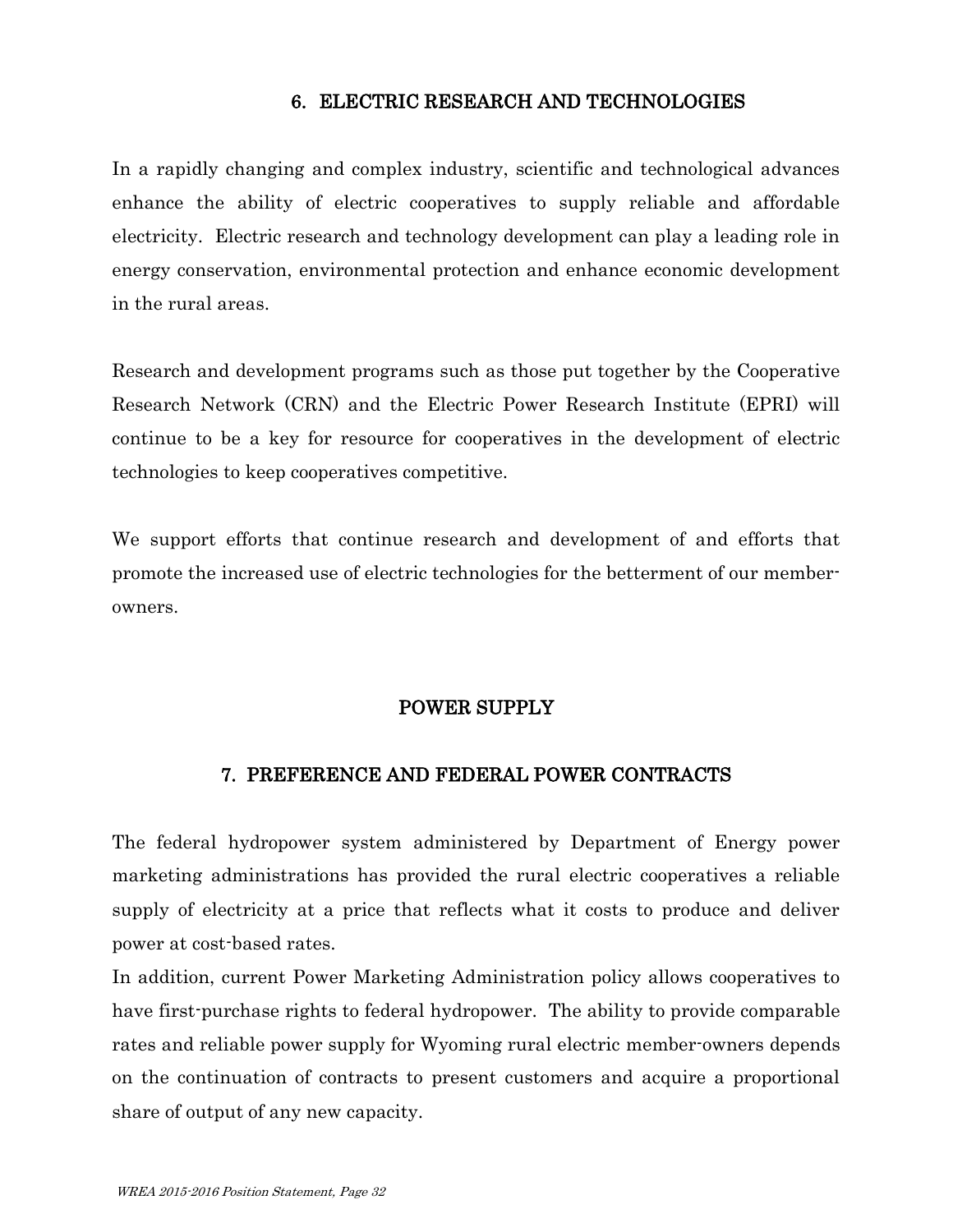Allocations of preferential power should not contain provisions for duplicative conservation activities or penalties beyond appropriate statutory authority.

We support cost-based pricing and current power marketing policies and urge the preservation of those policies.

# 8. PAYMENT OF NON-REIMBURSABLE COSTS

Charges for power and water from federal multipurpose water projects historically have been based on reimbursable costs  $\cdot$  the cost of providing service. The other costs incurred in operating these projects are to be paid for by the general public through federal appropriations. However, in recent years administrative changes have been made to include some non-reimbursable costs in power costs as well.

Reimbursable costs are defined as power investment with interest, irrigation investment without interest and municipal and industrial investment with interest. These are to be repaid by project beneficiaries, including power and water customers. Power investments are repaid through contracts for power sales. Irrigation investments are repaid through supplemental revenues from power sales. Municipal and industrial revenues are set to pay their allocated operations and maintenance and investment costs.

Non-reimbursable costs are defined as flood control, navigation, recreation, fish and wildlife, and miscellaneous. These are repaid out of the Federal Treasury without reimbursement by a project beneficiary.

Power and water consumers accept and agree with the historic division of costs and repayment structure. Power and water users are required to pay for those costs and investments allocated to their specific benefit, and are not required to pay those costs which benefit the general public  $\cdot$  like recreation, fish and wildlife, etc.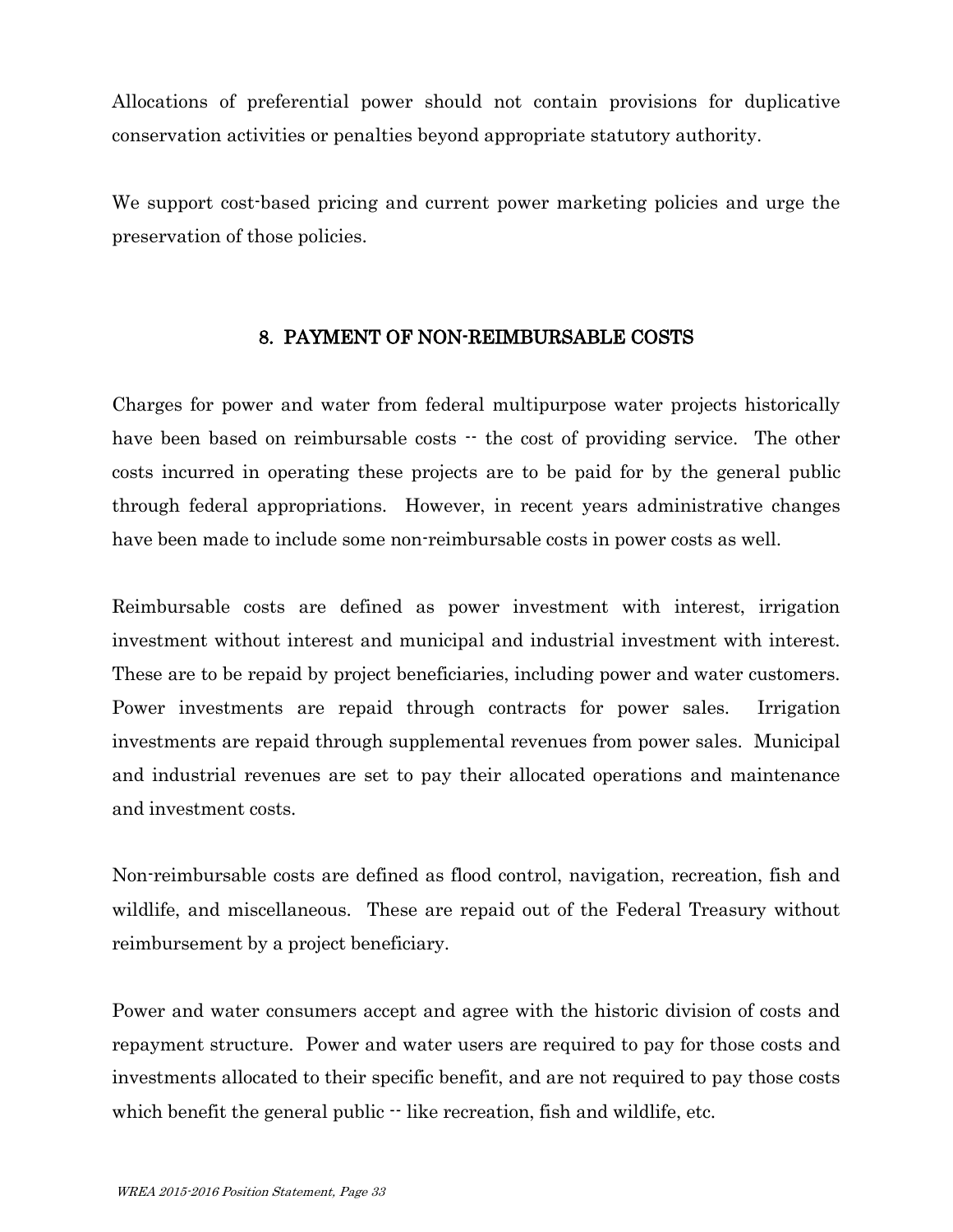We oppose any administrative changes or legislation that requires payment of nonreimbursable costs at federal multipurpose water projects by power and water consumers, including, any additional costs for security that are incurred for the benefit of the general public.

#### 9. SUPPORT FOR RUS WHOLESALE CONTRACT POSITION

We urge the Rural Utilities Service and the Department of Justice to actively oppose the sale of any rural electric system that has not satisfied its contractual obligations for wholesale power.

# 10. POWER SUPPLY

As the western United States moves towards an increasingly competitive wholesale market for electric supply, it is vital that adequate amounts of power and energy are available to rural consumers. Current energy supply and reserves are being fully utilized and energy supply for future growth and development is becoming a crucial need. It is important to the Western U.S. that adequate supplies continue to be developed to provide for growth and development.

We believe the following supply options should be advanced:

- Fossil Fuels: We support the present and future use of fossil fuels for the generation of electricity. Fossil-based generation is a reliable, low-cost power supply for rural electric cooperatives and will continue to be needed as the West grows. We pledge our full support to the operations and development of these important power supply projects to meet the needs of Wyoming rural electric systems.
- Hydroelectric: We support the continued availability of Federal hydroelectric resources for use by cooperatives and municipal systems. Hydroelectric power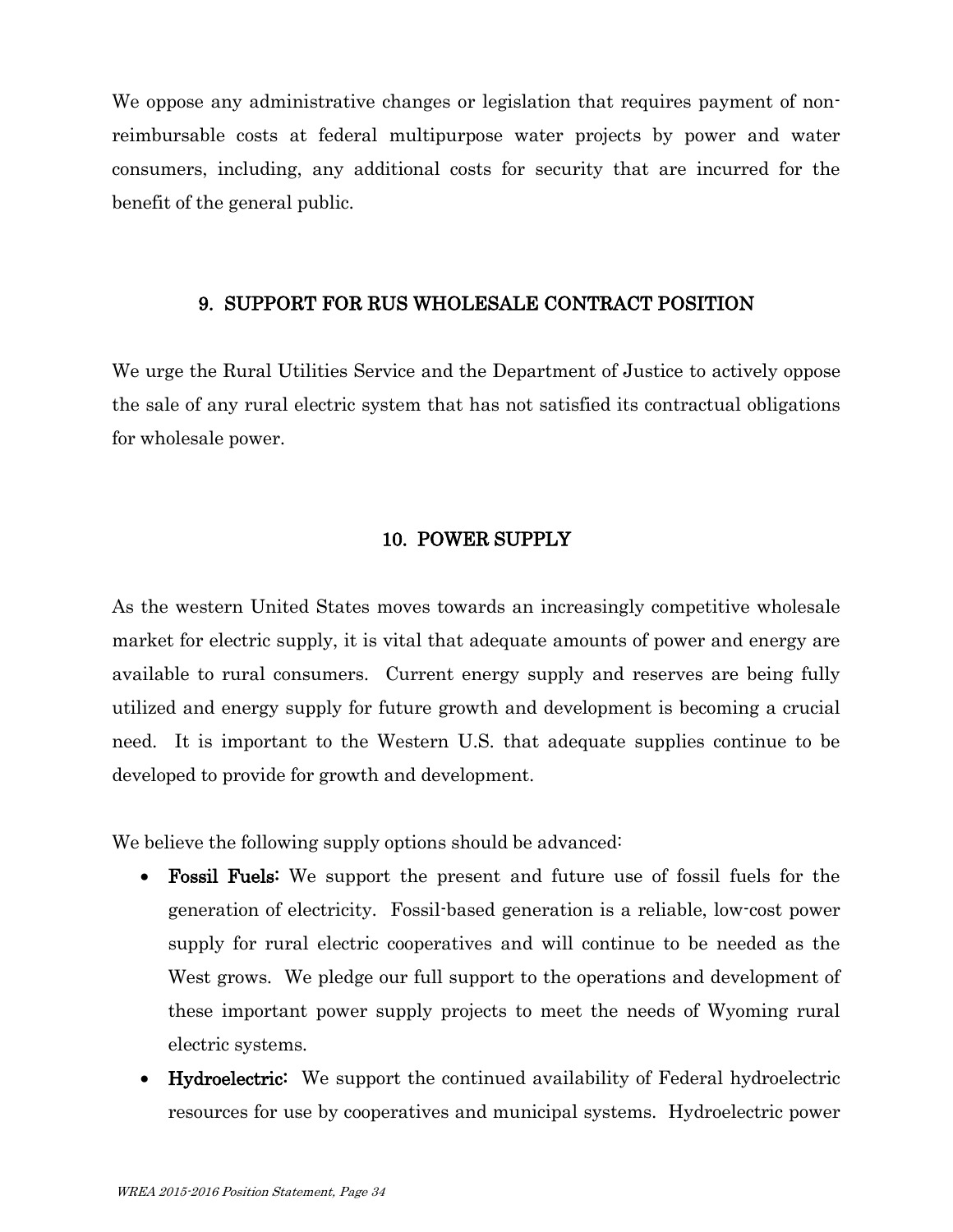facilities provide a vital part of the power supply for cooperatives and are a vital renewable resource. We support the research and development of additional hydroelectric facilities. We also support efforts to improve the efficiency and availability of hydroelectric facilities, including efforts to have customers help finance critical projects. Further, we urge the Secretary of the Interior and the Secretary of the Army to fully comply with all applicable legislation, contractual commitments, and federal regulation before changing the operating criteria on any federal reservoir.

- Other: We support efforts to develop other economically viable renewable power resources in Wyoming. (Refer to Renewable Energy Resources)
- Wyoming Infrastructure Authority: We support the efforts of the Wyoming Infrastructure Authority to diversify and expand the Wyoming economy through improvements in the state's electric transmission infrastructure and to facilitate the consumption of Wyoming energy by planning, financing, constructing, developing, acquiring, maintaining and operating electric transmission facilities and related supporting infrastructure.

We support the following elements of the powers of the Infrastructure Authority in exercising the rights and powers vested to it through Wyoming Statute to:

- Plan, finance, construct, develop, acquire, own, maintain and operate within and outside the state of Wyoming, property, structures, equipment, facilities and works of public improvement necessary or useful for the accomplishment of the purposes for which the authority was created, including the obtaining of permits and the acquisition of rights of way;
- Investigate, plan, prioritize and establish corridors for the transmission of electricity, including DOE corridors;
- Enter into partnerships with public or private entities;
- Do any and all things necessary or proper for the development, regulation and accomplishment of the purposes of the authority; and
- Efforts to promote clean coal technologies.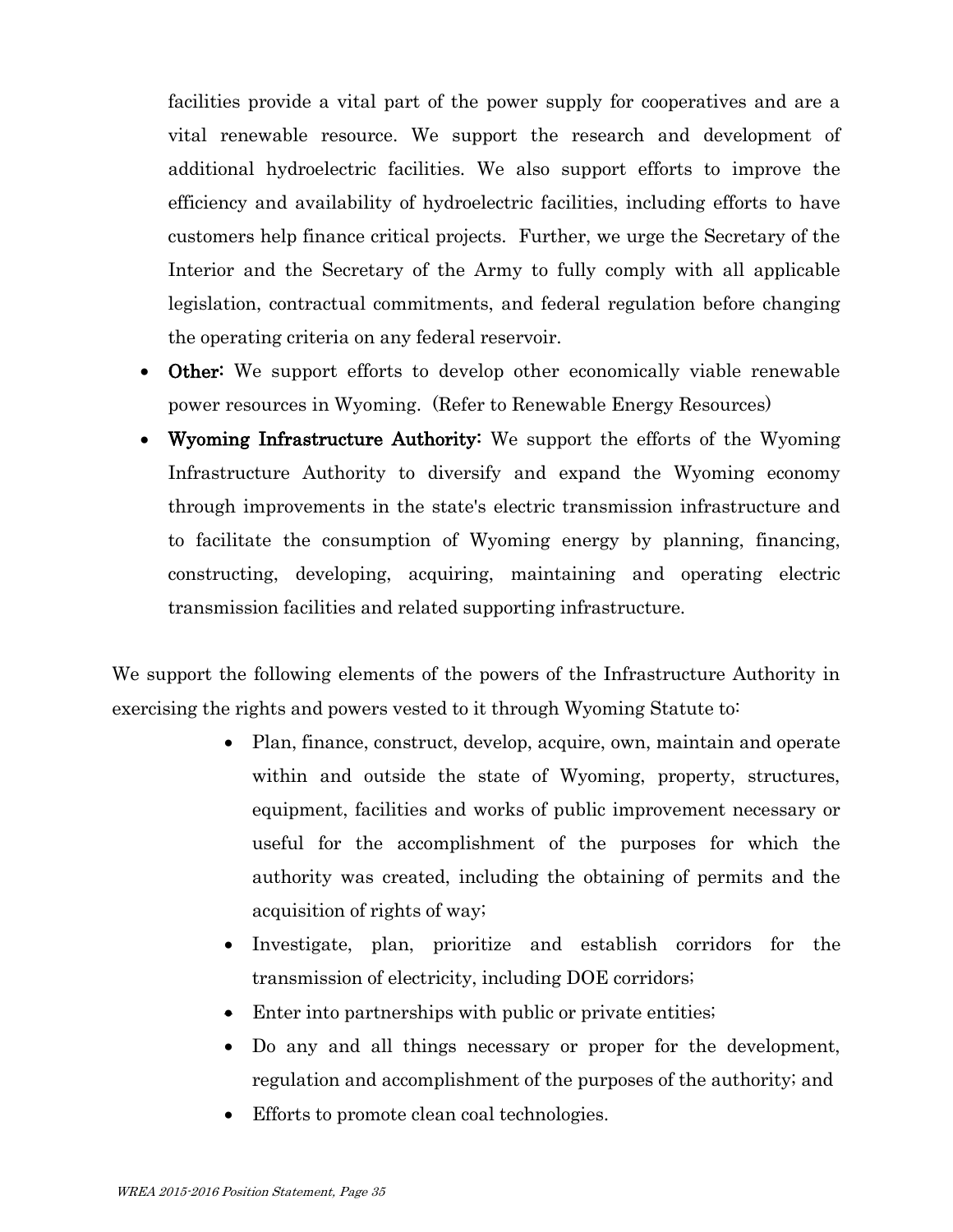The ability to continue to have all of these resource options available in the future will be critical to rural electric member-owners.

# REGULATION

# 11. UNFUNDED MANDATES

Congress has historically passed legislation that has resulted in costly regulation on state and local government and its citizens.

We urge that all legislation including federal and state mandates be fully funded.

# 12. RIGHTS-OF-WAY ON PUBLIC LANDS

The placement of electric facilities on state and federal lands is a benefit, not a hindrance, to the State of Wyoming, its citizens and the lessee. The extended time period to acquire the necessary permits, and the burdensome requirements, are economically detrimental to all parties concerned.

We urge the public agencies involved to review and develop procedures that will provide for the approval of right-of-way applications in a timely and cost effective manner.

If we properly maintain our rights-of-way cooperatives should not be held liable for external factors beyond our control. We support reasonable right-of-way agreements/widths appropriate to each application.

Furthermore we urge the BLM and the RUS to live up to the language of the Memorandum of Understanding that both agencies adopted in 2014 that would allow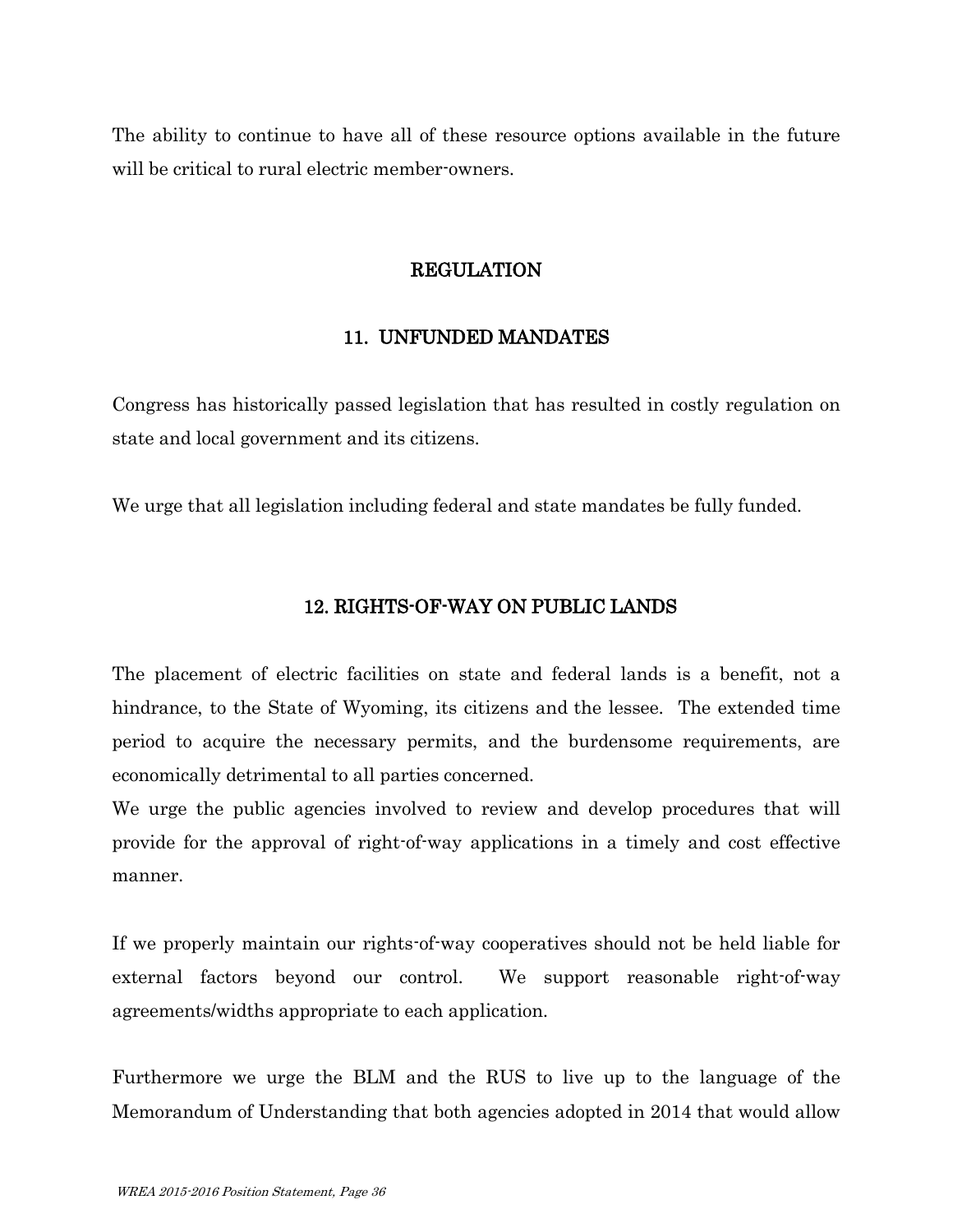for timely approval of both renewal and new requests of ROW's as well as immediate approval of the cooperative rent exemption status.

# 13. HIGHWAY RIGHTS-OF-WAY

Highway rights-of-way must necessarily be managed with highways as the top priority. They are, however, public facilities and the Department of Transportation should manage them to accommodate other public services, particularly utilities, to help keep consumer costs as low as possible.

We believe that if the relocation of any utility facility is necessitated by the construction of a project on the federal-aid highway system, upon completion of the relocation the Department of Transportation, after determining the cost of the relocation, should be required to pay to the utility any and all such expenses.

# TAXATION

# 14. FEDERAL MINERAL ROYALTIES

We support efforts to restore Wyoming's share of federal mineral royalties from deduction of administrative costs of the federal government.

We support a more equitable method of determining the value of all mined coal on which the federal royalty is calculated. Such costs as the reclamation fees, abandoned mine tax, black lung tax and severance tax should be deducted from the value of coal prior to calculating the federal royalty.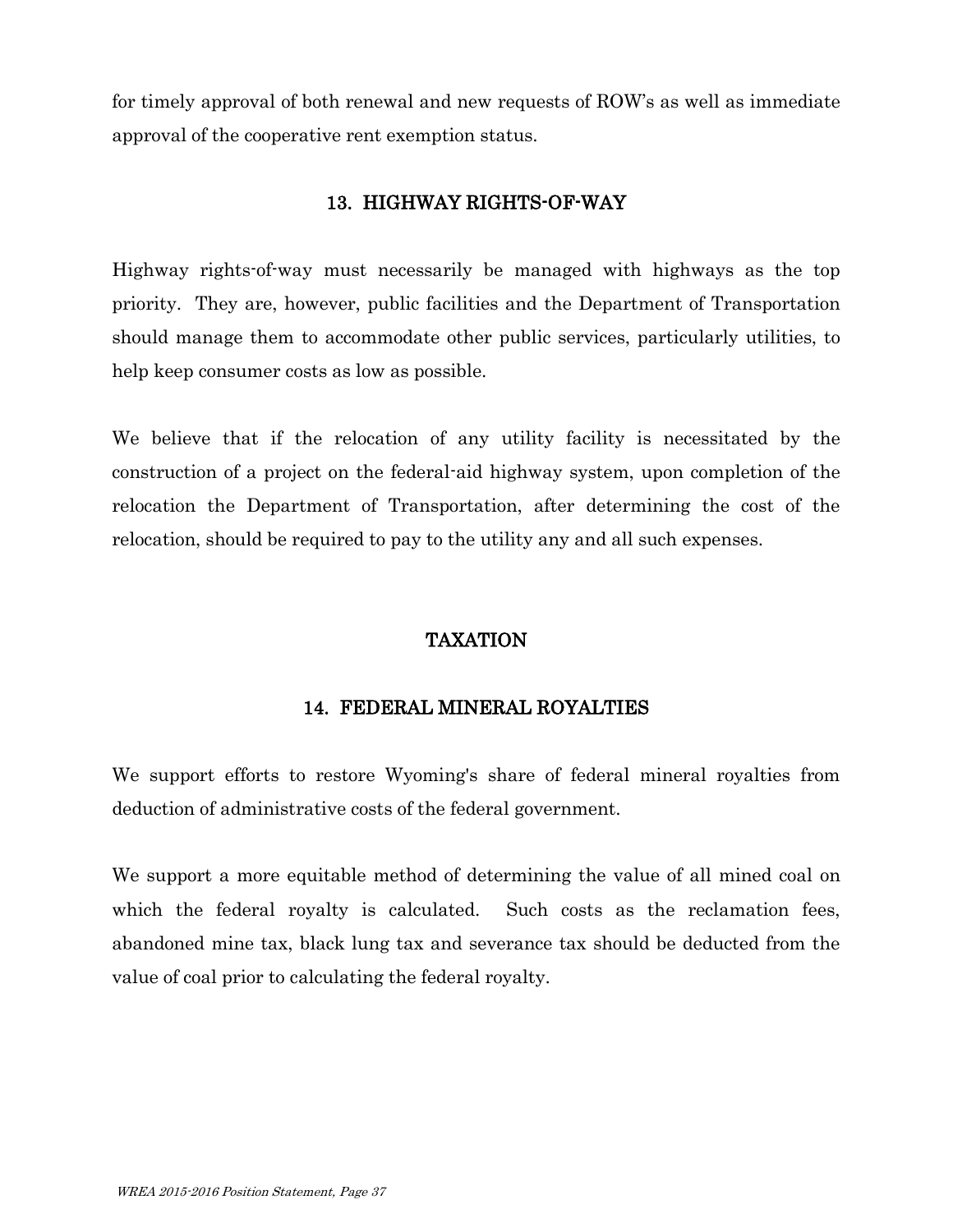# SPECIAL RESOLUTIONS

# 1. HONORED ROLL CALL

This year has seen the loss of good friends and fine leaders in the rural electric industry. We are appreciative of the contributions made by these workers during their lifetime and acknowledge our debt to them. In recognition of the example they have set for all of us, we join now in a moment of silence.

#### Robert "Bob" Shockley:

Bob Shockley passed away on December 29, 2014. Bob served on the NEA board from 1977-2012 representing Niobrara Electric Association's Nebraska district.

#### Earl Christensen:

Earl Christensen, the man who is credited for launching and later saving the electric cooperative that would become Powder River Energy, passed away at the age of 95 on January 31, 2015. Earl was an original board member from 1945 – 1958 when he gave up his seat and was elected to the Wyoming State Senate where he continued his work on behalf of Wyoming Cooperatives for 24 years.

#### Terrell Wiekhorst:

Terrell "Terry" Wiekhorst was born in 1932 and passed away on April 4, 2015. He worked for High West Energy, formally known as the Rural Electric Company, for 19 years.

# Lyle Shaw:

Lyle Shaw was 86 years old when he passed away on February 6, 2015. He was a board member of High West Energy from 1981-1984.

# Arva Steege:

Arva Steege was 73 years old when she passed away on June 15, 2015. She worked off and on for High West Energy for 10 years.